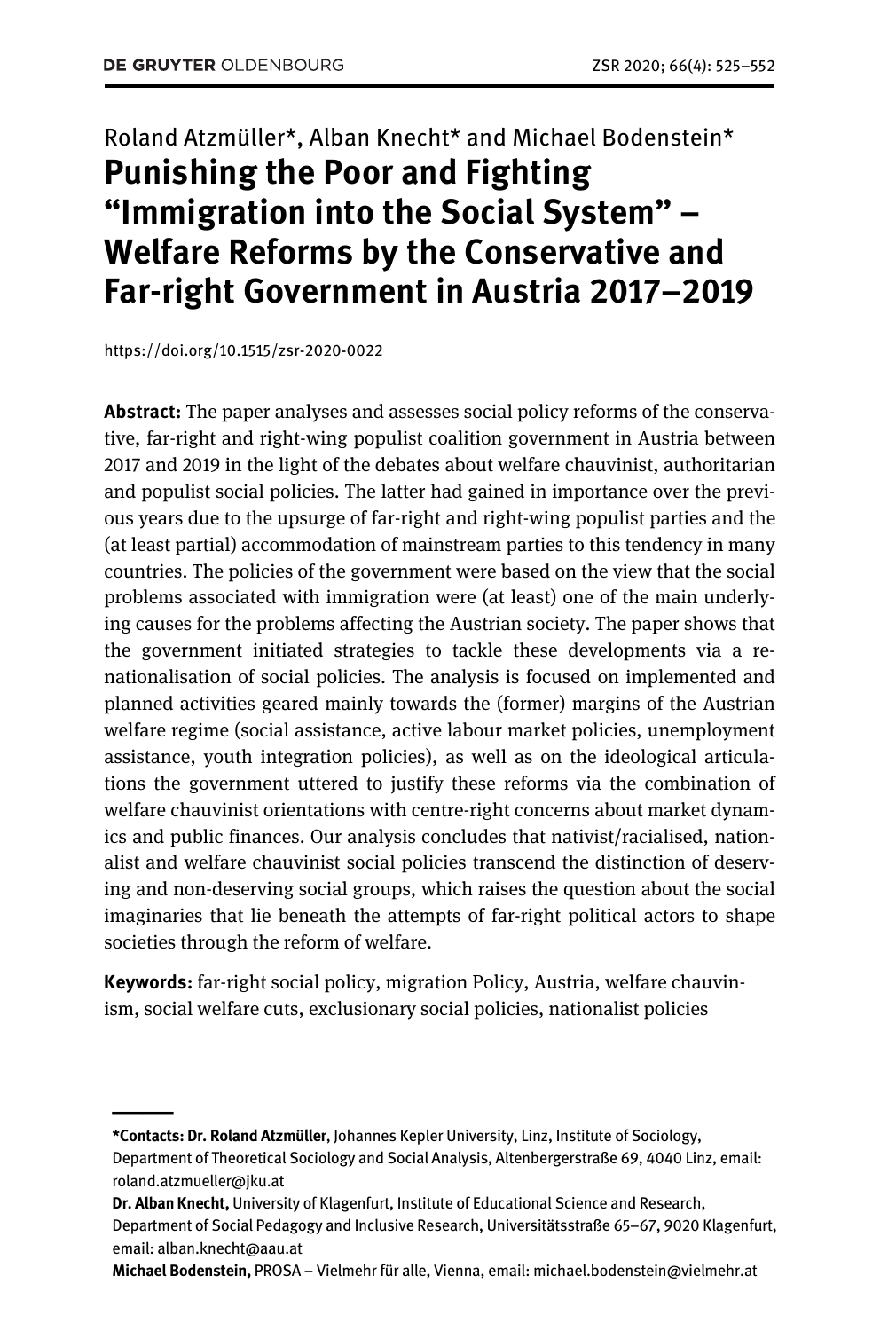## **1 Introduction**

After only about one and a half years, the second attempt at establishing a coalition government between the conservative Austrian People's Party (ÖVP) and the far-right and right-wing populist<sup>1</sup> Freedom Party (FPÖ) (Obinger/Tálos 2006; Tálos 2019) collapsed after a massive political scandal2 in early summer 2019, which involved the vice chancellor and the party whip of the Freedom party, led to the end of this government. New elections took place, after which a new coalition government – this time between the Austrian People's Party and the Green Party – was established.

Even though the former government's time in office was very short, the record of its achievements until its downfall appears important for the analysis and assessment of far-right and right-wing populist governmental practices and strategies, as well as to their abilities to find common ground with mainstream (conservative and neoliberal) parties to form stable coalitions. For the viability of such political cooperation, it is in particular social policies that have shown to be of growing significance (Röth et al. 2018; Afonso 2015). This is because social policies constitute a policy field through which the state and political actors try to shape societies, regulate certain social developments (e.g. migration) and structure the social relations and interactions between different social groups (e.g. employers and employees) (Fischer 2020). Social policies determine the extent to which different social groups are included into (or excluded from) society (e.g. labour markets), the behaviours that are expected from them, and the level of benefits and social services they have access to. Thus, they assign them certain positions in the social hierarchies and define their opportunities of participation in everyday life. How this role of social policies impacts concrete national social formations depends on the ideological trajectories of the relevant social forces.

<sup>||</sup>**1** Given the vast array of definitions of right-wing populist parties (Rovira Kaltwasser et al. 2017) we decided to use these two terms. Notwithstanding its ideological foundations, we use right-wing populist to depict the ability of certain movements and parties for mass appeal. We also use the term far-right to make clear that many of these parties (such as the FPÖ) have a longer history as a political organisation of the far-right.

**<sup>2</sup>** The government collapsed after secretly taped conversations between an alleged niece of a Russian oligarch, the later Austrian Vice Chancellor, and the chief whip of the Freedom party in a finca on Ibiza in summer 2017 had been made public. Snap general elections where announced by the Federal Chancellor Sebastian Kurz for the end of September 2019.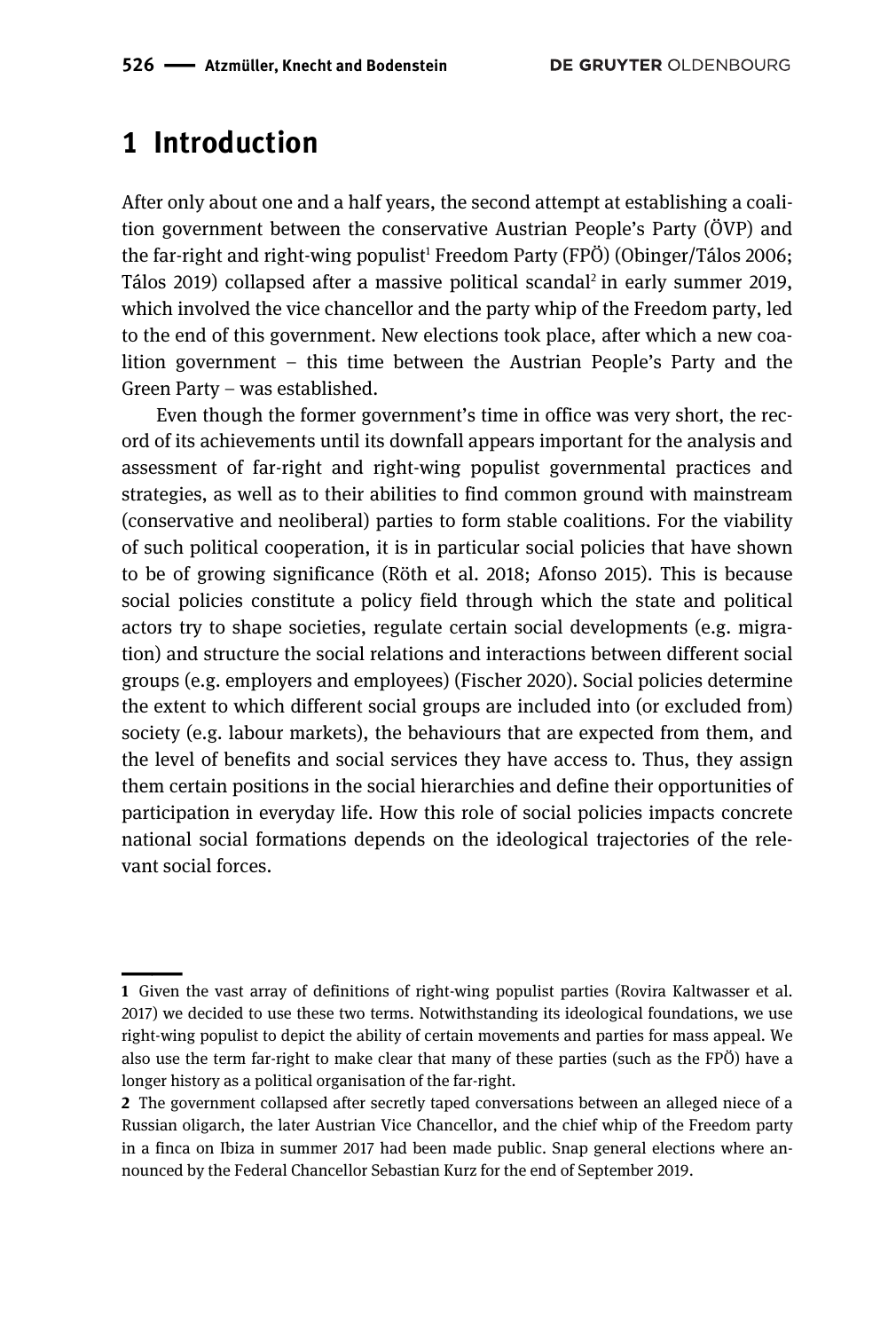In other EU-countries (e.g. France, Sweden, Finland, Netherlands, Austria, Poland etc.) as well, far-right and right-wing populist parties have expanded their programmatic scope over the last at least two decades to include a specific perspective on social policies, which has been labelled welfare chauvinism (see below) (Ennser-Jedenastik 2018; Keskinen et al. 2016). Many of these parties claim they want to defend social security for (deserving) hard working people while at the same time aiming at reducing access and entitlements for a number of groups of (allegedly non-deserving) "outsiders" – in particular migrants but also certain other social groups of e.g. the (long-term) unemployed etc.

On the other hand, most mainstream centre-right parties have adopted policies that aim at cutting back welfare expenditures and retrenching the welfare state in order to control costs and to improve competitiveness over the last decades. This is accompanied by a shift towards so-called "workfarist" or activation policies (Scherschel et al. 2012), which are based on the assumption that traditional welfare systems create incentives for the unemployed and poor people to live on social benefits, which undermines their "work ethos" (see also Bochsler in this issue). From this perspective, welfare reforms aim at increasing the incentives for these people to take up employment as quickly as possible through different measures (ranging from benefit cuts, expanding sanction regimes, different forms of job coaching, but also training and upskilling) to improve the functioning of labour markets.

However, given the successes of far-right and right-wing populist parties, a growing number of mainstream parties, in particular (but not exclusively) of the centre-right, have begun to adjust their perspective on social policies to welfare chauvinism at least partially and to integrate it into their predominant goals (Fallend 2019; Akkerman 2012; Schumacher/van Kersbergen 2016). Interestingly, these might not simply imply a differentiation of social rights based on nativist constructions of belonging (e.g. to a nation state). Rather, it can also be complemented by the creation of specific paths for social integration which tie access to welfare benefits and social services to a number of behaviours and attitudes increasingly expected from immigrants and recognised refugees (e.g. language and cultural training, employment etc.) supporting a meritocratic conceptualisation of social integration. Such an accommodation holds true for the programmatic development of the Austrian People's Party, in particular after 2015, and its rightward move has been highlighted by a range of commentators (Fallend 2019; Ennser-Jedenastik 2020).

Notwithstanding some outlined convergence between these political actors, and given continuing different emphases concerning social policy orientations, it is interesting to ask, which ideological articulations do they develop in certain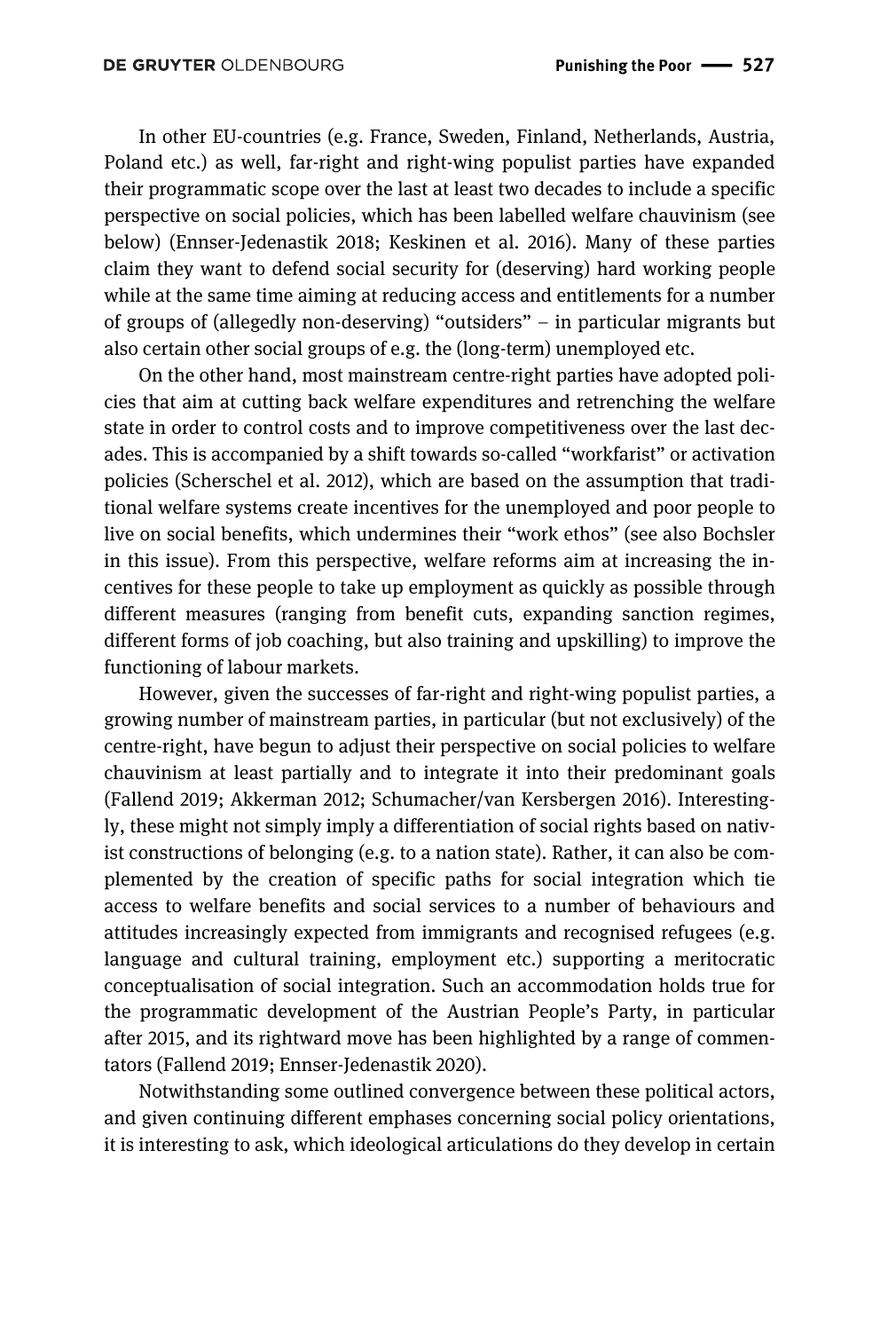national constellations to overcome possible tensions and frictions among them, and how do these feed into concrete social policy reforms? Thus, for the analysis of the government of Austria of the years 2017–2019 and the reforms it implemented concerning social policies and the 'governance of the poor', two related lines of questioning emerge. *First*, how did the coalition partners articulate and justify their perspectives on social policies and the reforms they planned in the government programme (ÖVP/FPÖ 2017)? Which social imaginaries<sup>3</sup> (Sum/Jessop 2017) were mobilised in the context of the implementation of the government programme – in particular the reform of 'needs-based minimum income support' (Bedarfsorientierte Mindestsicherung, BMS)? *Second*, through which measures did the government try to combine the welfare chauvinist goals pushed forward by the far-right Freedom Party (e.g. fighting immigration) with the traditional objectives of the centre-right People's Party (e.g. cost-cutting and raising market incentives)? What is the significance of the hegemonic discourse on immigration and its alleged consequences that has been established over the last decades in Austria, and in particular after 2015, for the justification and legitimation of these reforms, and how did the former affect the concrete measures?

To answer these questions, we have chosen a specific set of social policies that the government planned or implemented and the ideological articulations it uttered to justify them. First, we chose the reform of the Austrian system of social assistance (i.e. the 'needs-oriented minimum income scheme', Bedarfsorientierte Mindestsicherung, BMS), because this was the most important welfare reform it was able to implement. This benefit (see below), which was created in 2010, is the most important provision of the Austrian welfare state that aims at regulating poverty. It provides a certain minimum level of support for those who do not have access to other funds (e.g. through employment) or to social benefits through the employment-based social insurance system (Tálos/Obinger 2019). Thus, it is also the entry point for recognised refugees into the Austrian social system and the services for labour market inclusion. Second, we combine

<sup>————&</sup>lt;br>|<br>| **3** According to Sum and Jessop (2017: 165) imaginaries are meaning systems that frame the experiences of individuals in complex societies and guide their collective considerations and perspectives concerning that society. Collective actors (such as parties or governments) could not "relate to their environments, make decisions, or engage in strategic action" without them. As such they are important not only to persuade people to accept certain e.g. policies but also "for the reproduction or transformation of the prevailing social structures" (Sum/Jessop 2017: 165).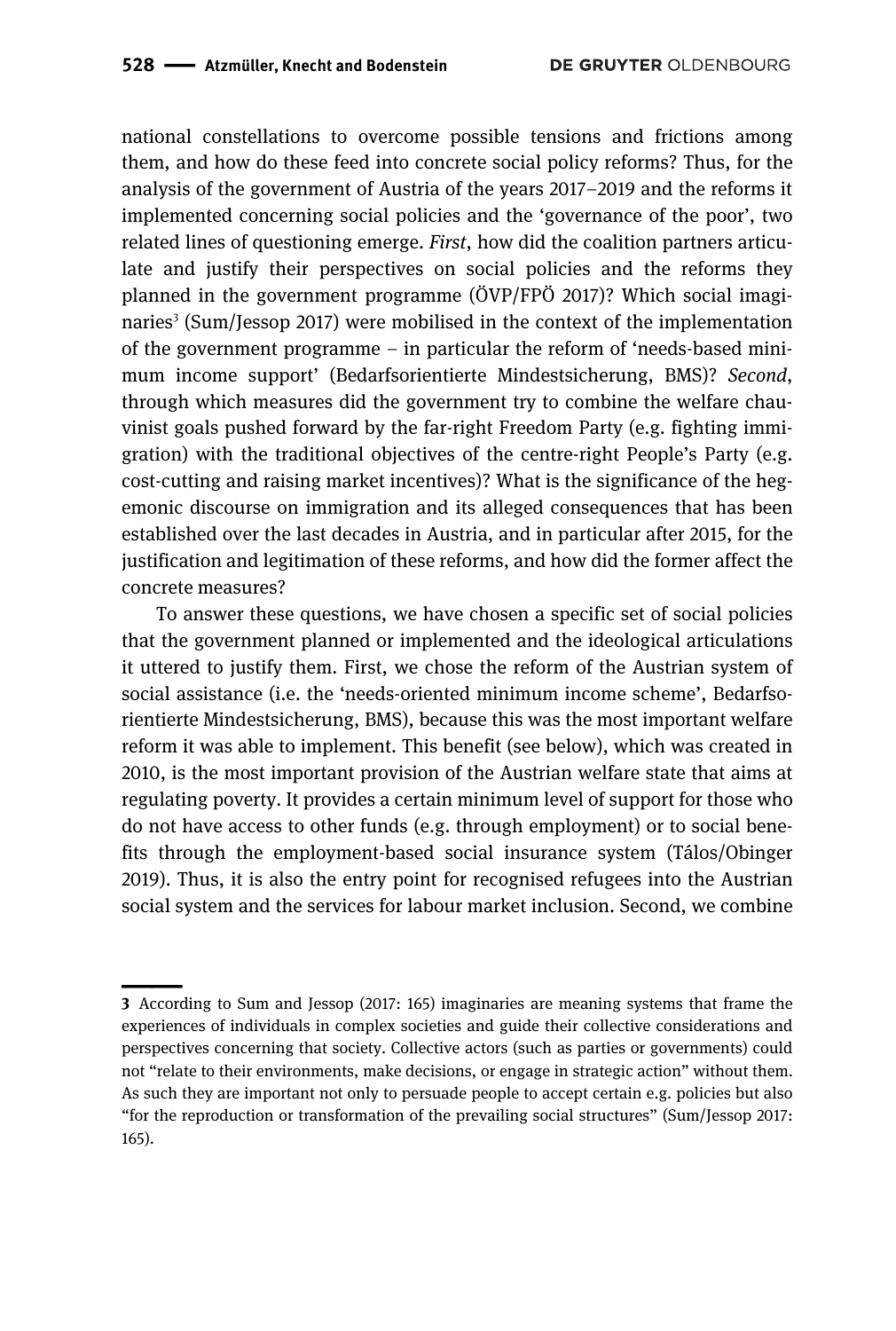this analysis with an overview of the government's activities and plans concerning Labour Market Policies (activities of the PES, reform of insurance, VET policies for young people etc.), which govern the inclusion into/exclusion from the labour markets.

To answer the outlined questions, our analysis will proceed as follows. In *Section 2* we will discuss the determining orientations of social policies proposed by far-right and right-wing populist parties (nativism, authoritarianism, populism) (Ennser-Jedenastik 2016). These have been highlighted in recent debates about welfare chauvinism and the impact these parties have on social policy development. Our discussion will raise the question of how the racialised and nationalist orientation of far-right social policies are articulated with its welfare chauvinist dimensions and whether this transcends the distinction between deserving/non-deserving groups. *Section 3* will analyse<sup>4</sup> social policy reforms of the government and its attempt to combine the fight against "immigration into the social system", as well as neoliberal strategies to make labour markets more flexible and cut welfare expenditures. On the one hand this analysis will highlight the ideological articulations the government mobilised in its programme as well as public debates to justify and legitimate the (planned) reforms. On the other hand, a detailed account of the reform of the 'needsoriented minimum income' will be presented. This analysis will be complemented by an overview of the government's plans for labour market policy reform (scrapping of the insurance-based social assistance (Notstandshilfe) as well as VET-policies (vocational education and training) for young people). The paper will conclude (*Section 4*) with a discussion whether the analysis of the

<sup>||</sup>**4** Our analysis is based on an extensive research concerning relevant policy documents (e.g. the government's programme, legal texts) as well as the public and scientific debates on the planned and implemented reforms. For the analysis of the ideological articulations and imaginaries mobilised by the government, we collected all press statements of the coalition parties (ÖVP: N=48; FPÖ: N=49 from a total of N=312) available at APA-OTS (Austrian Press Agency, a website that publishes all press statements) between *01 January 2018 and 30 April 2019* that covered the 'Needs-oriented minimum income scheme' (BMS)**.** To analyse the ideological tropes mobilised by the government, we applied a simplified version of the methodological strategies of critical discourse analysis (Wodak 2007). On the basis of the available knowledge concerning the ideological orientations of the Freedom Party as well as the People's Party, we identified and coded the main ideological topoi that were mobilised to justify the reforms. Where possible, we tried to carve out linkages between the different topoi government actors mobilised, to highlight how they tried to create and justify their common political programme by combining the fight against immigration with social policy reform.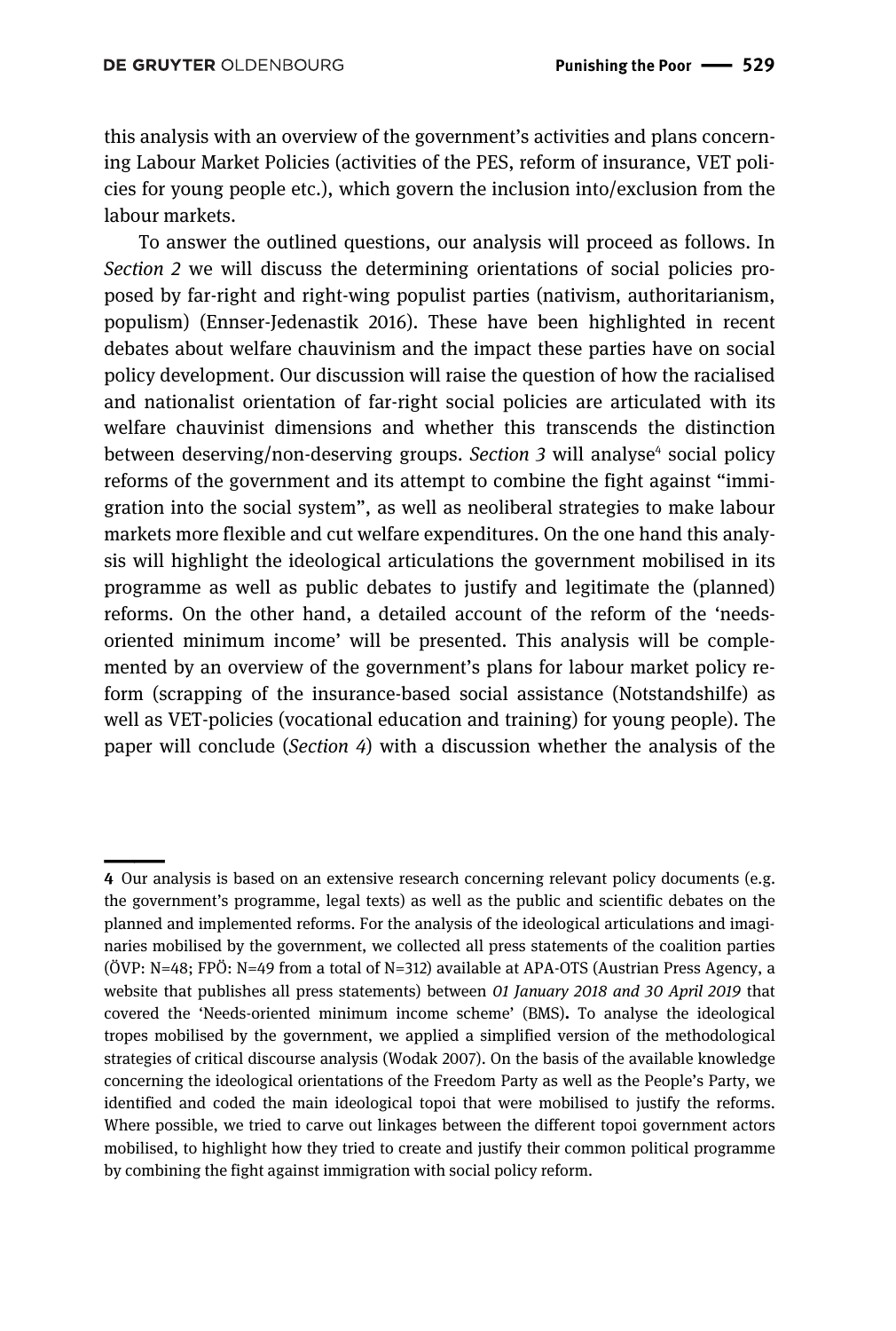activities of the Austrian government – whose focus on means-tested benefits<sup>5</sup> should come as no surprise, given the propensity of welfare chauvinist reform strategies to target such schemes, as immigrant beneficiaries tend to be overrepresented in these programmes due to their social situation (Ennser-Jedenastik 2018) – allows some insights to specify the concept of welfare chauvinism and its articulation with racialised and nationalist imaginaries of the development of society.

## **2 Social policies and the far right**

Far-right and right-wing populist parties experienced a considerable upsurge over the last more than three decades, and in particular after the global financial crisis of 2008 and the subsequent sovereign debt crisis in many (European) countries (Fischer 2020; Hopkin/Blyth 2019). These developments were further accentuated after the so-called "Refugee Crisis" of 2015 (for overviews: Heinisch 2016; Rovira Kaltwasser et al*.* 2017; Lazaridis et al. 2016). The growth of these parties was accompanied by attempts of many of them to improve their appeal to working class voters and other less well-off social groups which had predominantly been inclined to (centre) left parties (Lefkofridi/Michel 2017; Ennser-Jedenastik 2016; Flecker et al. 2019; Afonso 2015). Their growing electoral strength have given some of these parties the opportunity to enter into coalition governments – mainly but not exclusively with centre-right parties (Fenger 2018; Röth et al. 2018; Afonso 2015; Stubbs/Lendvai‐Bainton 2020) in recent years<sup>6</sup>. To expand their voter base, a growing number of these parties – the Austrian Freedom Party would be a case in point (Ennser-Jedenastik 2016; Flecker et al. 2019) – began to broaden the scope of their party programmes through strategies to present themselves as defenders of welfare systems and social policies (Lefkofridi/Michel 2017; Fenger 2018). This amounted to some remarkable ideological shifts, as at least up to the 1990s far-right and right-wing populist parties were understood to represent socially conservative and (more or less) authoritarian neoliberal political projects aiming at dismantling welfare regimes and existing regulatory frameworks of labour markets (and some, such

<sup>————&</sup>lt;br>|<br>| **5** According to Ennser-Jedenastik (2018) this is also the case for universal benefits. But in these cases, what is targeted as being illegitimate is equal access for groups that have moved to a country recently and have not yet contributed to the system.

**<sup>6</sup>** The coalition between the Austrian People's Party (ÖVP) and the Austrian Freedom Party of the years 2000–2006 was among the first examples in Western Europe (Tálos 2006).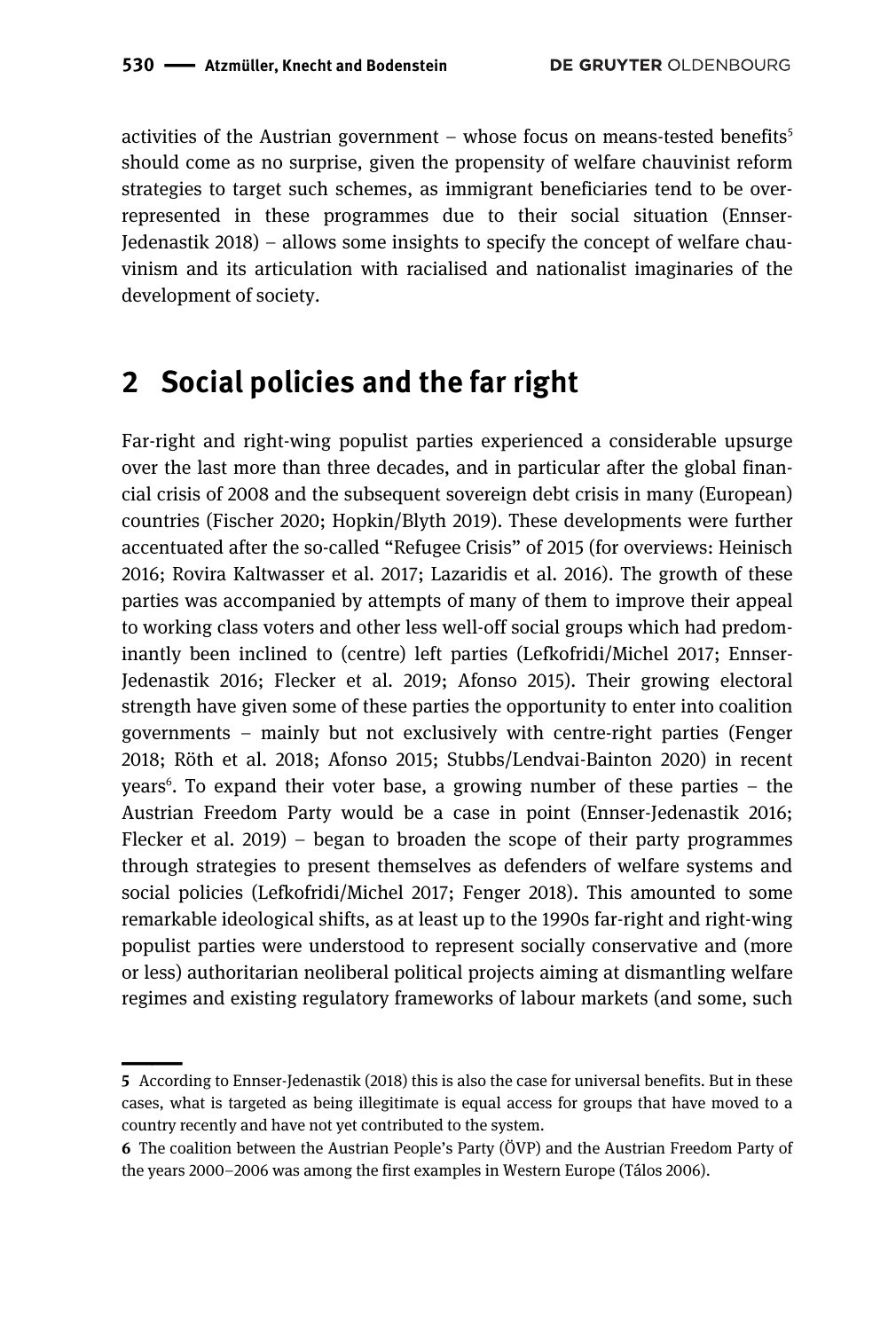as the Hungarian Fidesz-government under Victor Orban (Stubbs/Lendvai‐ Bainton 2020), continued in this direction). Furthermore, the outlined social developments, as well as ideological shifts of far-right and right-wing populist parties, caused a number mainstream parties – in particular conservative centre-right parties (Schumacher/van Kersbergen 2016) – to accommodate their social policy programmes, to include welfare chauvinist orientations, and to implement such reforms when in government, such as in the Netherlands (Koning 2019) or the Scandinavian countries (Jørgensen/Thomsen 2016; Keskinen 2016). There is considerable debate whether these strategies prove successful in curbing the upsurge of far-right and right-wing populist parties and how the latter are affected (further radicalisation vs. accommodation to the political centre) by these reactions (Schumacher/van Kersbergen 2016).

The expansion and re-orientation of the programmatic appeal and policy orientations of far-right and right-wing populist parties towards a racialised nationalist defence of (in particular the core of) welfare regimes and social policies, for at least a certain number of allegedly valuable and deserving social groups, raised a range of questions for scientific analyses of the programmatic and ideological orientations of these parties and their strategies in government (Ennser-Jedenastik 2018; van der Waal et al*.* 2013; Chueri 2020). The first range of questions refers to the contradictory and tense relationships between their defence of national welfare regimes and social policies against globalisation, on the one hand, and on the other hand their (in most cases) continuing inclination (or at least openness) towards policies to deregulate and flexibilise at least some aspects of the economy that would affect some of their constituencies (Afonso 2015; Röth et al. 2018). Such tensions come to the fore (Lefkofridi/Michel 2017) when these parties enter into coalition governments with mainstream centreright parties, which are more inclined towards policies of welfare retrenchment, austerity and economic liberalisation. Analyses that try to understand how they play out in policy developments reveal that overall welfare spending remained more or less stable in countries where far-right and right-wing populist parties participated in such coalition governments or had some other forms of direct influence on policy making (toleration of minority governments) (Röth et al. 2018; Chueri 2020). These analyses, however, tend to leave open the question whether there were also more qualitative effects concerning e.g. the institutionalisation of social rights; the differentiation and hierarchisation of access of different social groups (e.g. migrants, nationals) to welfare (see for example: Swank/Betz 2019); the development of social policy instruments to govern the behaviour of e.g. the poor, etc.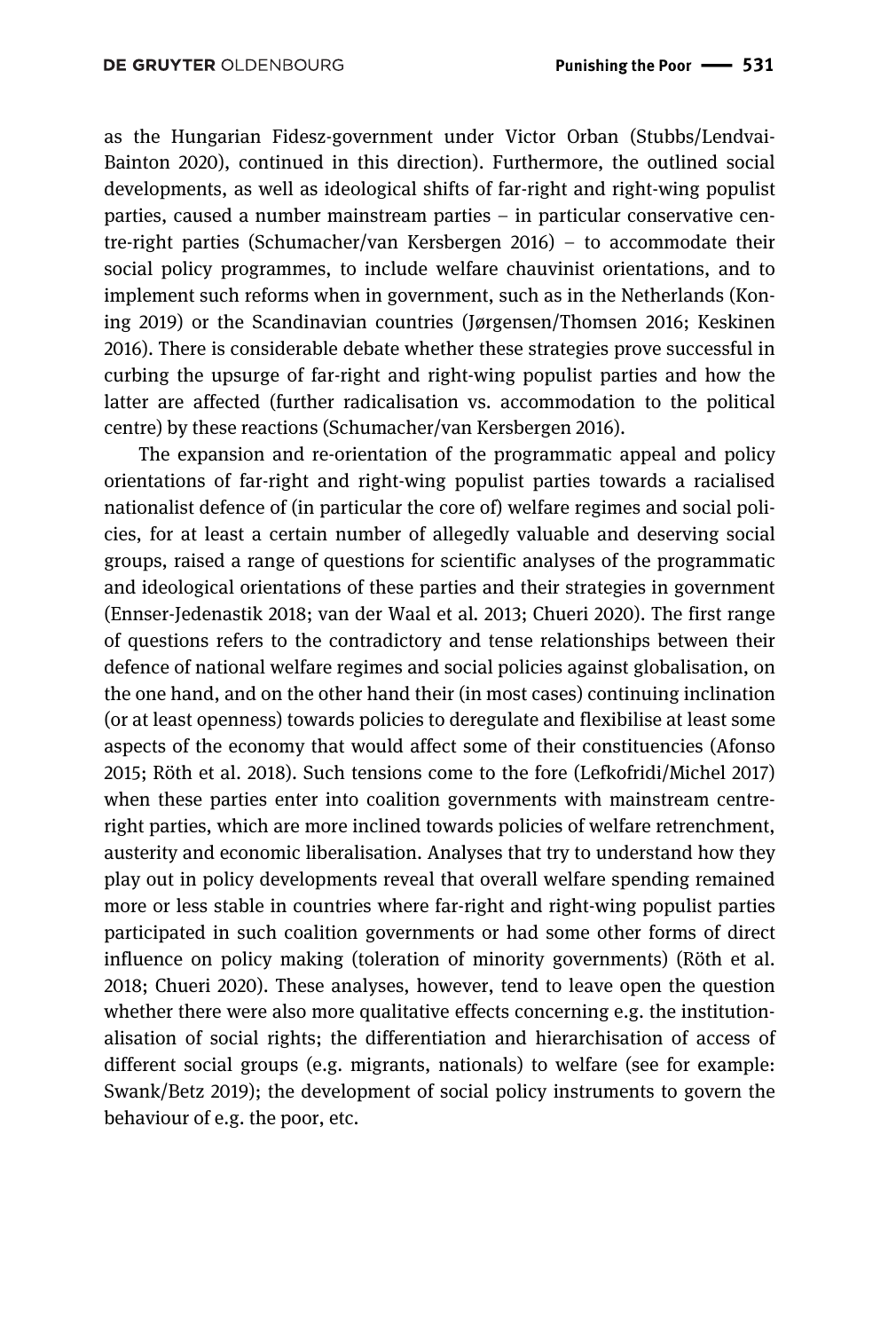Thus, the second range of questions that tries to tackle these limitations focuses on the main ideological traits of far-right and right-wing populist social policy programmes and reforms (Ennser-Jedenastik 2016; Keskinen et al. 2016; Fischer 2020). Laurenz Ennser-Jedenastik (2016: 412–415), drawing on the scientific debates about right-wing populism in general, differentiates three dimensions concerning the social policy orientations and activities of these parties: nativism, authoritarianism and populism. According to Ennser-Jedenastik nativism – or racialised nationalism<sup>7</sup> – separates populations along ethnic, racialised but also religious lines and depicts an understanding of welfare and social policies, which assumes that "non-natives should receive limited support (if any)" (Ennser-Jedenastik 2016: 412). Authoritarianism refers to an understanding of the social order as hierarchical and the differentiation of deserving and non-deserving groups when it comes to access to social transfers and services (Ennser-Jedenastik 2016: 412). This differentiation legitimates welfare provision according to the willingness or ability of different social groups to behave according to certain expectations in a hierarchical society (e.g. gainful employment, motherhood etc.) or to be sanctioned accordingly. Finally, populism refers to the critique of (allegedly corrupt) welfare elites and self-serving bureaucrats who have lost contact to the needs of the 'true people' and who support a growing number of non-deserving groups at the expense of hardworking everyday people. Thus, far-right and right-wing populist social policy reforms also target e.g. the role of (high-ranking) welfare functionaries and their alleged privileges (high wages and pensions) or their linkages to certain interest groups such as trade unions (Ennser-Jedenastik 2016).

Given the limitations of quantitative analyses of welfare expenditures for the understanding of qualitative changes of welfare regimes, the differentiation of social policy orientations by far-right and right-wing populist parties as proposed by scholars like Ennser-Jedenastik (2016) is highly welcome. The multi-

<sup>————&</sup>lt;br>|<br>| **7** We are not completely convinced by the term nativism as it usually refers to all social groups (all kinds of minorities) who not only try to defend their mode of living and cultural characteristics but also struggle for recognition and equal rights (through e.g. affirmative action). Thus, the concept of nativism attempts to cover a wide range of selective (welfare) policies, thereby running into danger of blurring the exclusionary as well as hierarchical dimensions of far-right social policy concepts along nationalist and racialised (or religious) lines, even though these are usually highlighted explicitly when 'nativism' is defined. To highlight the specific character of the latter, we prefer 'racialised nationalism' (and 'theocratic' for countries based on a religious policy). This also seems justified, because neo-racist thinking, which is crucial for the modernisation of the far-right, does not rely exclusively on the differentiation and valuation of different groups of persons based on alleged biological differences (Melter/Mecheril 2011).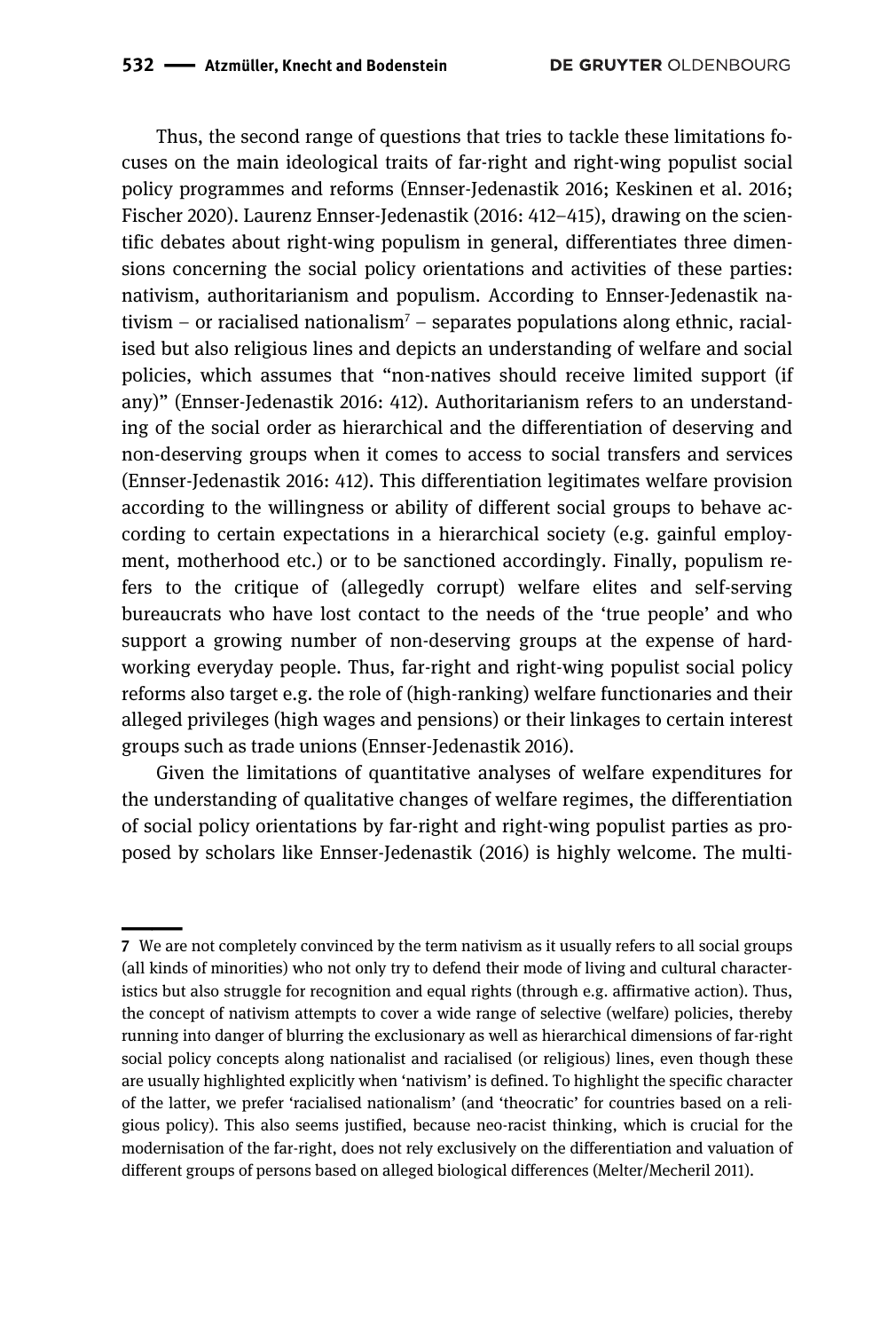dimensional analysis of its nativist/racialised and nationalist, authoritarian and populist dimensions offers some important perspectives on how to analyse and understand different aspects of social policy programmes and reforms pushed forward by these parties. In particular, these conceptualisations allow connecting the ideological orientations of these parties in the field of social policies to the social imaginaries (Sum/Jessop 2017; Jessop 2010) – e.g. concerning immigration and national purity – they mobilise to bring forward their policy proposal and to shape societies accordingly. This is necessary, as social policy is "inherently political as it fundamentally deals with the articulation and actualization of social norms and entitlements, and with social ordering, legibility and discipline, and it has different effects when deployed by groups with different agendas" (Fischer 2020: 378). However, the concept of nativism (this also holds true for our preferred reference to racialised nationalism) raises the question of which concrete ideological articulations (e.g. concerning e.g. assumptions about certain social groups such as the poor, asylum-seekers, Muslims) welfare chauvinist social policies are based on in different national constellations. How do they affect the very construction of certain provisions and regulations and the behaviours they want to induce? Against this background, the distinction between deserving and non-deserving social groups to describe the authoritarian dimensions of far-right social policy concepts appears somewhat limited. While this notion is certainly able to highlight the moral significance ascribed to certain social groups and their activities for society (hard work, motherhood, moralistic lifestyle etc.) – an approach that has already been re-established in neoliberal social policy reforms and their strong focus on the allegedly missing work-ethos of many unemployed (Scherschel et al. 2012) – it tends to underestimate other aspects far-right ideological orientations attributed to social policies and their significance for the reproduction and transformation of social orders that refer to e.g. national identity etc. In a context where social policy reforms are transformed into an instrument to protect a certain social order, which is framed according to racialised and nationalist imaginaries, the exclusion of social groups from the access to welfare (as well as labour market participation) transcends the concept of (non-) deservingness. This certainly varies according to different national contexts and traditions of the far-right. However, to find out which ideological articulations justify and define hierarchised access to welfare and the exclusion of certain social groups, it is necessary to deepen the research on the policy reforms far-right and right-wing populist parties (try to) implement in different countries. This shall be part of our analysis of the Austrian case in the next section.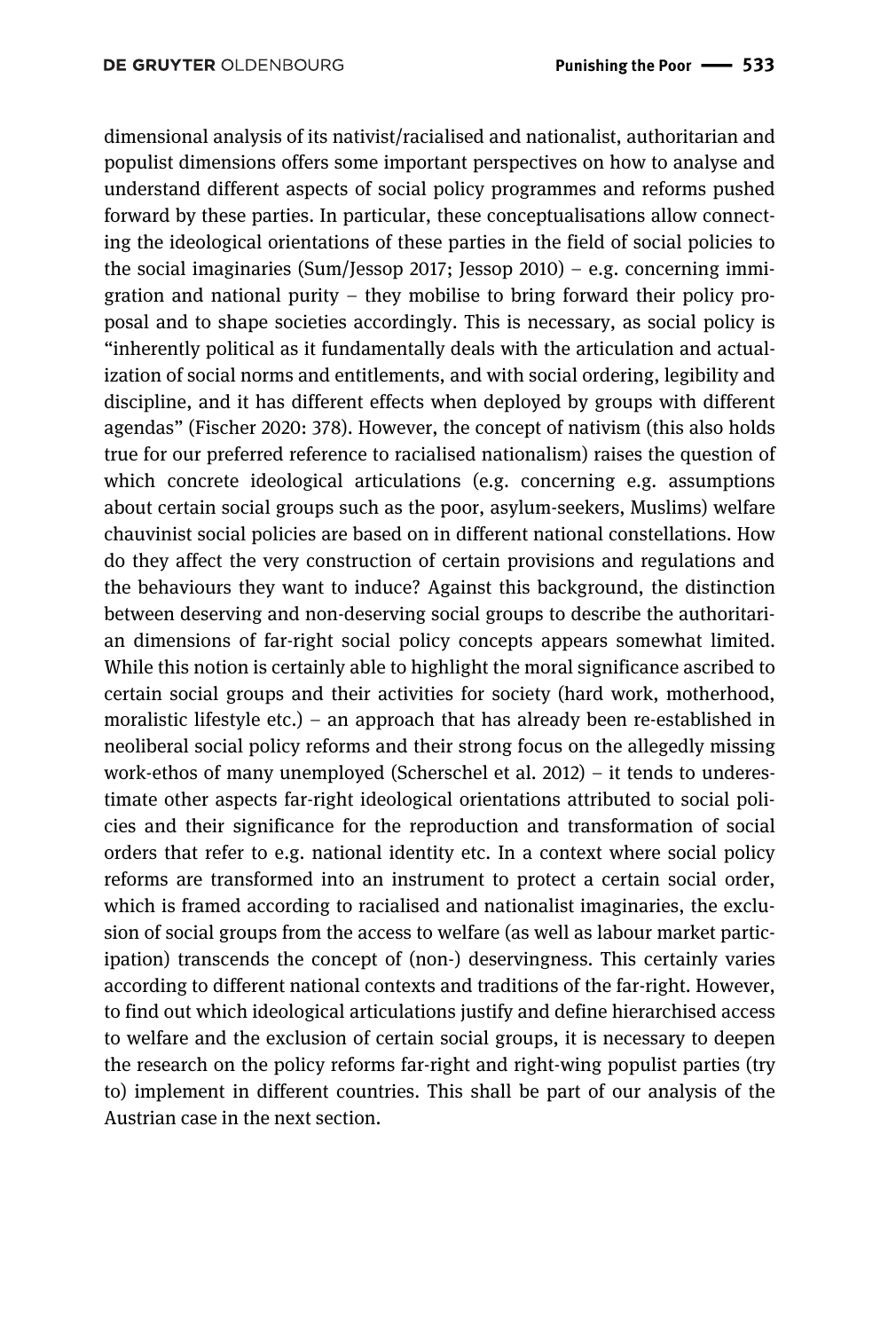# **3 Developments during the conservative and farright coalition in three social policy areas**

Until its downfall, the government and the reforms it proposed and tried to implement enjoyed high approval ratings and were able to dominate public discourses around a range of topics. This shows that the government was able to establish a new hegemony<sup>8</sup> around its programme and activities and the social imaginaries it articulated to justify and construct its policies (Gramsci 1991– 2002; Sum/Jessop 2017). It is certainly not possible to analyse the specific ideological articulations of this hegemony in full detail here (Tálos 2019). However, in large parts it can be found in the ideological and political significance immigration (and in particular the alleged "Refugee Crisis" of 2015) and its alleged effects on society had gained for the coalition government and its programme (ÖVP/FPÖ 2017; Perchinig/Valchars 2019; Heinisch et al*.* 2019). The social imaginaries (Jessop 2010) the government used to legitimate its policies articulated a nativist/nationalist perspective on social and economic problems and crisis tendencies, with the social and political tensions related to immigration, conflicts around social integration and racism (Mayer et al. 2018; Rheindorf/Wodak 2019; Sauer/Ajanovic 2016). Immigration was presented as (at least one of) the main underlying cause(s) of the problems (social inequalities, unemployment) affecting the Austrian society, allegedly posing an imminent threat to its autochthonous population and national identity (Heinisch et al. 2019). At least from the perspective of the Freedom Party, the latter has been in danger of being replaced by an immigrant "invasion" and foreign, in particular Muslim, cultures and religions (Kurier 2016; Die Presse 2016).

Thus, in 2017 the incoming coalition government did not only embark on restrictive migration and asylum policies to make sure that "no application for asylum can be brought forward legally from Austrian soil" (Perchinig/Valchars 2019, paraphrasing a quote of far-right minister of the interior). Rather, the government programme also set out strategies that aimed at tackling social problems via a re-nationalisation of different policy fields, which was most pronounced in relation to social policies (Ennser-Jedenastik 2020). The nativist or re-nationalised conceptualisation did not simply aim at delegitimating access to

<sup>||</sup>**8** We use the term 'hegemony' here to describe the ability of political forces to establish a more-or-less common worldview (i.e. interpretation of social realities), which enables them to lead morally, intellectually and politically (Jessop 1990), the political agenda and activities being thus justified.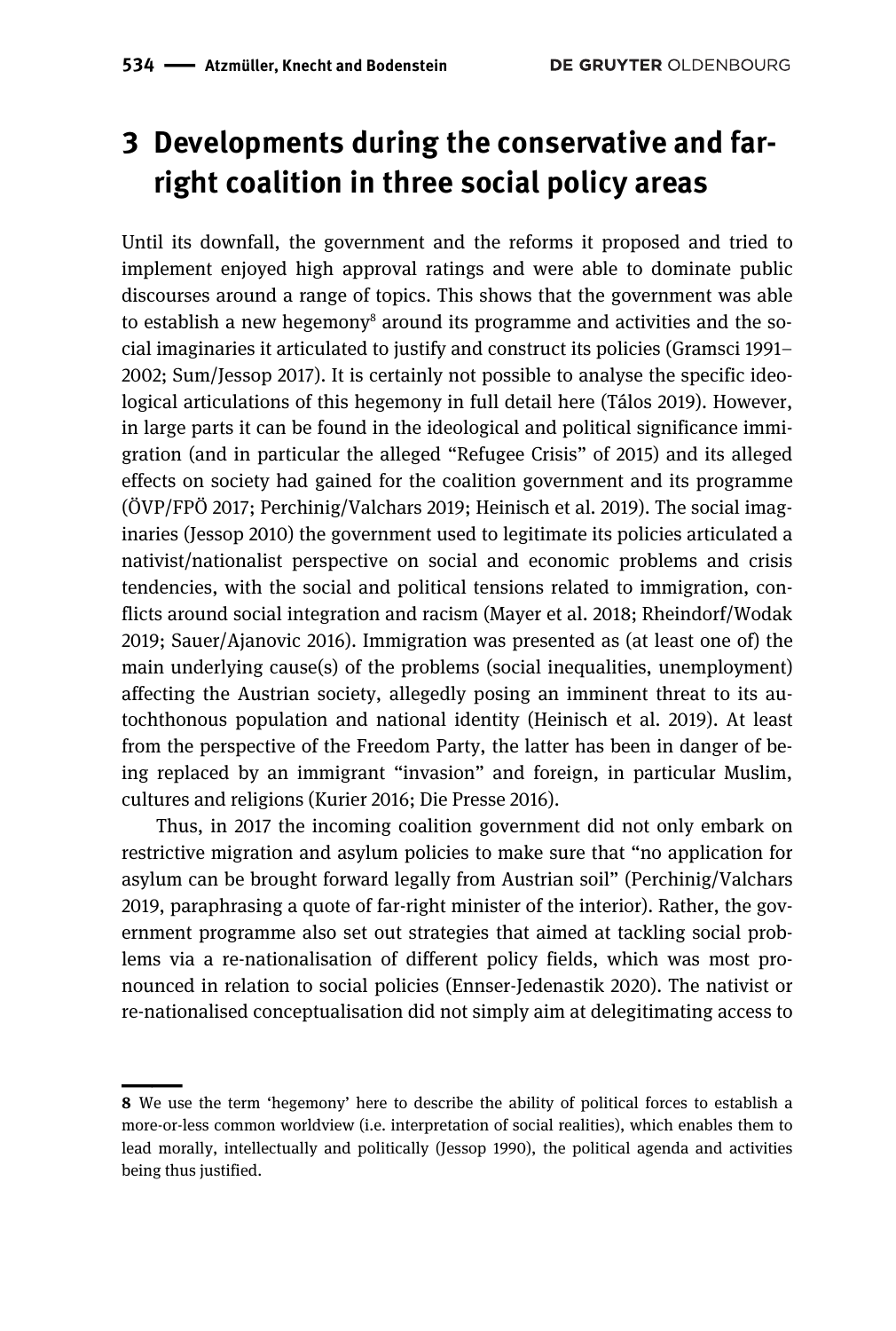welfare for non-nationals. Rather, the government promised to fight "immigration into the social system"9 (ÖVP/FPÖ 2017: 117) assuming that immigrants, no matter whether they are asylum seekers or not, come to Austria because of its welfare system.

Against this, the government promised to focus on "Austrian social policies", which have to concentrate on Austria's "own citizens" (ÖVP/FPÖ 2017: 117), defined as all kinds of "our" (ÖVP/FPÖ 2017) people (direct reference was made to children; youth; the elderly, who had rebuilt Austria after WWII; women, etc.) and to make sure only those who "contributed" to "our social system" have access to welfare provision (ÖVP/FPÖ 2017: 108). From this perspective it comes as no surprise that welfare benefits based on means-testing and needs, rather than former contributions, would move centre stage for the government's plans (Ennser-Jedenastik 2018, 2020), as immigrants tend to be overrepresented in these schemes due to their social situation.

### **3.1 Reforming the needs-oriented minimum income scheme**

The outlined re-nationalisation of (social) policies (ÖVP/FPÖ: 2017) was epitomised in the proposals concerning the so-called 'needs-oriented minimum income scheme' (BMS), which had been implemented in 2010 under the preceding coalition government between the Social Democratic Party and the Austrian People's Party, and which was based on a contractual agreement between the government and the federal provinces (Austrian National Assembly 2010). Even though access to the minimum benefit scheme was closely articulated with the work requirements of the PES (Public Employment Service), its implementation was met with fierce critique from the beginning. The aim of  $BMS<sup>10</sup>$  was to remedy (at least some of) the flaws of the overcome, decentralised and means-tested Austrian social assistance system, which was riven by low take-up rates by pos-

<sup>||</sup>**9** All quotations from political documents or public debates in Austria were translated into English by the authors.

**<sup>10</sup>** Under BMS single persons who had no access to other resources and without personal assets of more than four times the individual monthly rate of support became entitled to a certain minimum amount of income (in 2018, before the reform of the government, this was set at € 838 ) and were included into health insurance. For a household of two adults, the amount was calculated at 150% of the individual rate; for the first three dependent children an additional rate was set at least 18% of the individual rate (but this could vary between the provinces) (Austrian National Assembly 2010).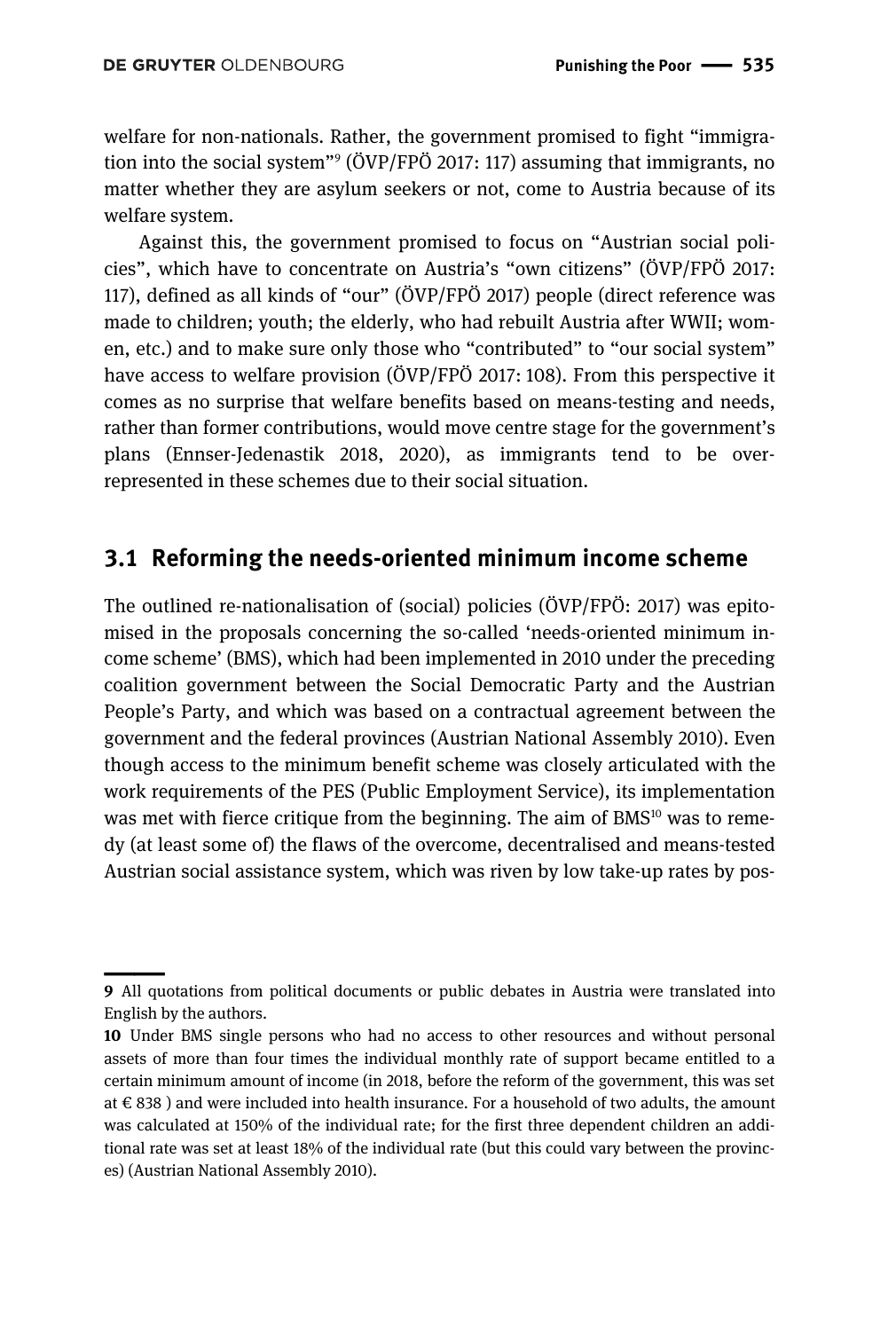sible beneficiaries and a high level of discretion by local welfare bureaucracies (Fink/Leibetseder 2019).

The number of benefit recipients increased considerably in the aftermath of the financial crisis of 2008 (rise of unemployment) and the "Refugee Crisis" of  $2015<sup>11</sup>$  – in particular in big cities such as Vienna. This is because the BMSscheme also constitutes the entry point into the Austrian welfare system for immigrants, and in particular for recognized refugees who have not yet worked in Austria to acquire social entitlements via the social insurance system. Thus, it does not come as a surprise that in 2018 about 35% of recipients of BMS were recognized refugees or persons with subsidiary protection status and just 47% were Austrian citizens (Statistik Austria 2019: 17). Even though expenditures for these benefits amounted to just 0.9% of the total welfare expenditures in Austria (about  $\epsilon$  941 million in 2018) (Statistik Austria 2019), the BMS-scheme became one of the most contested welfare provisions over the last years. In the government programme, the announced reform was predominantly justified as a nativist measure to block immigration into the social system, as "it cannot be" that "Austrians who contributed for a long time" receive "less or the same" as immigrants, who started living in Austria only a short time ago (ÖVP/FPÖ 2017: 117). This hinted towards a remarkable policy shift, as this benefit was developed to constitute a basic level of social provision in the Austrian welfare system, below which nobody having permanent residency in Austria should fall.

In this context two nationalist and welfare-chauvinist tropes in particular were mobilised for the racialised and nationalist legitimation of the outlined plans. First, benefit entitlements of large families with many children<sup>12</sup> under the needs-oriented minimum income scheme were scandalised by far-right politicians and actors. Meticulously defining the high birth rates of Syrian and Afghan women to two decimal places (3.91 per women) (apa ots 2018d) the party whips of the coalition parties argued in a joint press release that the reform of the needs-oriented minimum income scheme would "counteract these developments" (apa ots 2018d). This scandalisation not only alluded to an alleged lack of work ethic among certain groups of immigrants and cultures (e.g. Mus-

<sup>||</sup>**11** Between 2012 and 2017, the number of recipients increased from 212,341 in 2012 to 307,854 in 2017 (+39.1%). Until 2019 the numbers decreased to 267,683. About half of the increase occurred in Vienna (Source: Statistik Austria).

**<sup>12</sup>** The number of couples living in a household (Bedarfsgemeinschaft) with three or more children increased from 6,360 (Statistik Austria 2015) to 8,482 (Statistik Austria), most of this increase occurred in Vienna (approximately +1.600)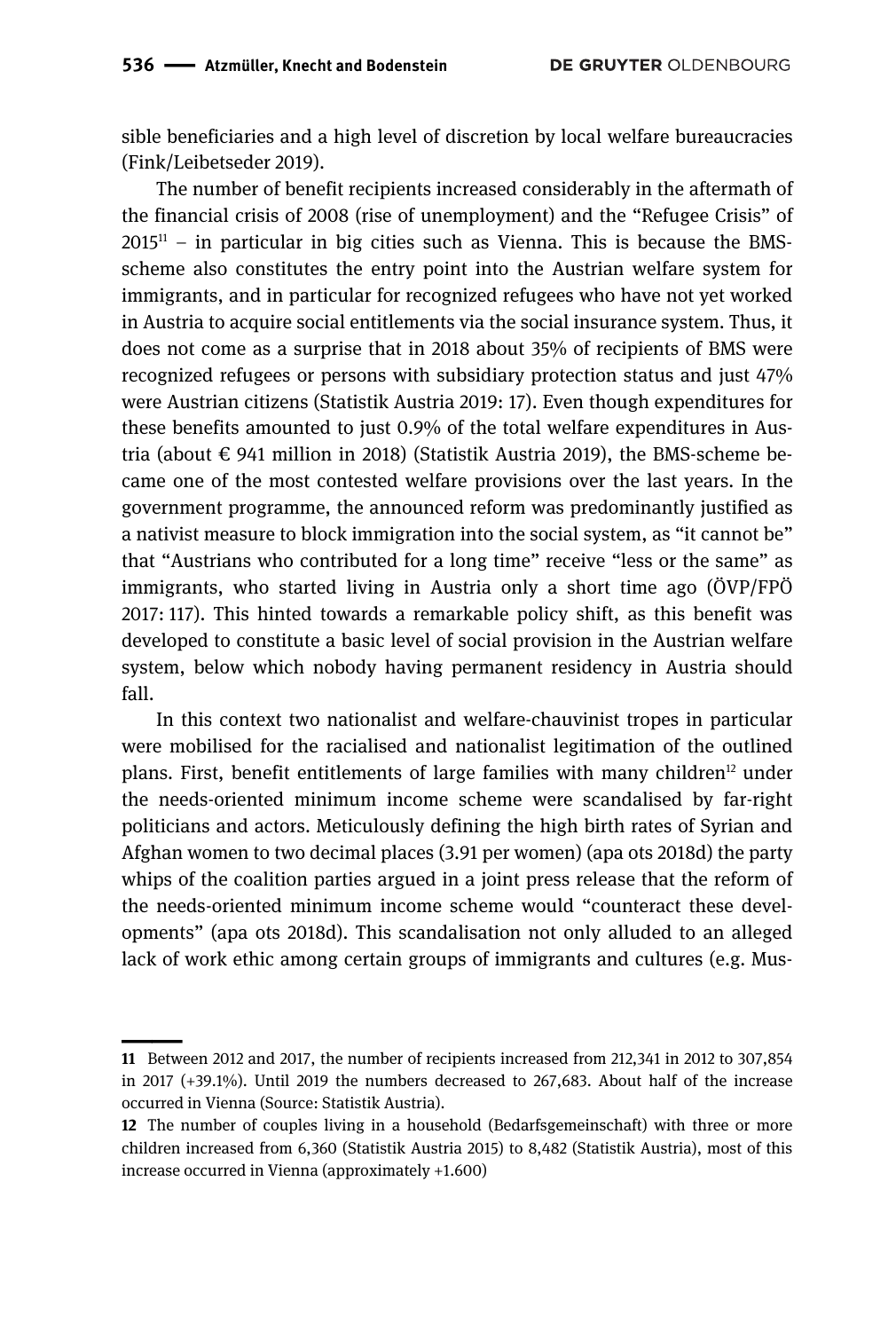lims). It also referred to the idea of an "invasion" of migrants and asylum seekers via immigration into the social system, which had been brought forward by high-ranking politicians of the Freedom Party (Kurier 2016; Die Presse 2016). Second, the high share of migrants and people granted asylum was presented as an increasingly problematic burden on the social system, thereby connecting the claim to fight immigration into the social system with the viability of public budgets. In this context, benefit claims by migrants and migrant families were presented as more or less illegitimate, which even amounted to claims that these families "looted" (apa ots 2018c) and "exploited" (apa ots 2018a) the welfare system "good and proper".

Articulating the nationalist and welfare chauvinist criticism of benefit access of migrants and recognised refugees, with concerns about the "burden" this might constitute for public budgets, allowed combining these perspectives with more neoliberal objections against the needs-oriented minimum income scheme. Thus, during the public debates about the bill, high-ranking politicians, such as the Federal Chancellor (Sebastian Kurz; Austrian People's Party), the Vice Chancellor (H.-C. Strache, Freedom Party), highlighted the alleged effects of this benefit scheme on the work ethos of welfare recipients (see Bochsler in this issue), and on social budgets getting out of control. The Federal Chancellor made clear that the government viewed the reform of this scheme as a measure to act against those "people who do not get up in the morning to go to work" (orf.at 2019). Furthermore, representatives of the government argued that, without the expenditures for BMS, local councils such as the City of Vienna would not have to run public deficits (apa ots 2018b) that had to be financed by ordinary taxpayers. In the context of the welfare chauvinist justification of these reforms, these attacks on all alleged welfare cheats ("Durchschummler" Sebastian Kurz) and similar arguments are quite interesting. On the one hand, the government tried to defuse the racist, anti-immigration overtones that dominated the public debate about this reform by pointing towards all people who appear as unwilling to work. On the other hand, the welfare chauvinist attack on immigrants accessing welfare benefits became justified on superficially more neutral grounds through its link to quantifiable budgetary problems and their effect on the economy, take-home pay, etc., rather than racialised assumptions about their culture and behaviours.

However, after a heated public debate, the coalition government passed the law (Sozialhilfe-Grundsatzgesetz) (Austrian National Assembly 2019b) concerning the reform of the 'needs-oriented minimum income scheme' in March 2019. The law came into effect in June 2019, even though it was immediately met with a constitutional challenge concerning some of its provisions (see below). Rea-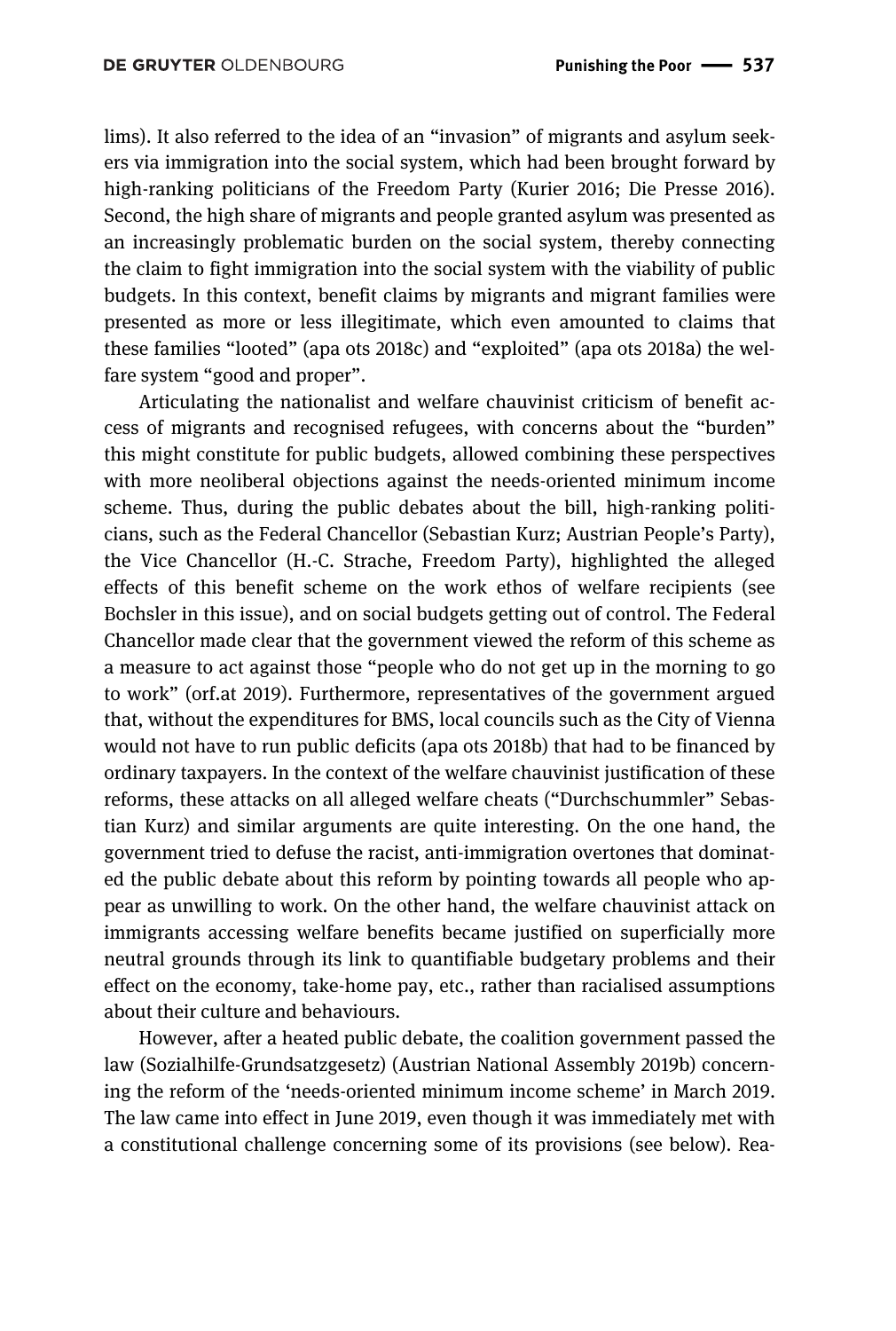dopting the former name of this benefit – Sozialhilfe (social assistance) – the goals of the new law represent a remarkable departure from the provisions of the agreement between the national level and the federal provinces, which had come into effect in 2010 (Austrian National Assembly 2010) and which was disbanded in 2016.

The agreement of 2010 had stated that it was the goal of the federal government and the federal provinces to "avoid poverty and social exclusion", to "strengthen the fight" against both, and to support people by sustainably reintegrating them into employment. In stark contrast to this, the new law (Austrian National Assembly 2020) aims at just supporting the general subsistence and accommodation requirements of beneficiaries and their integration into employment without referring to poverty. Furthermore it ties these provisions to safeguarding the functioning of the labour market (see below) – and to (explicitly) supporting migration policy goals as well as the tasks of the immigration authorities, called 'aliens branch of the police' (Fremdenpolizei) (Austrian National Assembly 2020). Thus, social provisions for immigrants have become tied to security policies through this legal regulation. In the comments to the law, it is made clear that the new law is clearly aimed at reducing immigration into the social system by minimising the alleged pull factor of the overcome benefit scheme (Austrian National Assembly 2019a). The fight against poverty and social exclusion can still be a goal for legislature in the federal provinces, provided that the specific provisions do not contradict the goals outlined in the law.

The anti-migrant impetus of the law also became obvious in relation to the definition of groups that are entitled to this benefit and those that are excluded from it (at least for a certain time). Excluded groups include beneficiaries of subsidiary protection, asylum seekers, and persons who are obliged to leave the country as, for example, their application for asylum was rejected. The latter groups will only have access to provisions with basic supplies (Grundversorgung, € 365/month). Other foreigners (EU citizens, Third State Members) can only apply for income support after five years of residence in Austria.

To reach its welfare chauvinist goals, the provisions of the new law implemented a range of specifics that aimed at reducing benefit access for migrants in particular. One of the main instruments to do so was the turning around of central elements of the calculation method of benefit entitlements – in particular for families. Before the reform, benefit entitlements where based on a definition of minimum levels for different categories of claimants within a household (including the partner, the number of children) (Austrian National Assembly 2010). This was calculated as a percentage of the benefit for single persons living alone (see fn 11), which had the effect that benefit entitlements for families with many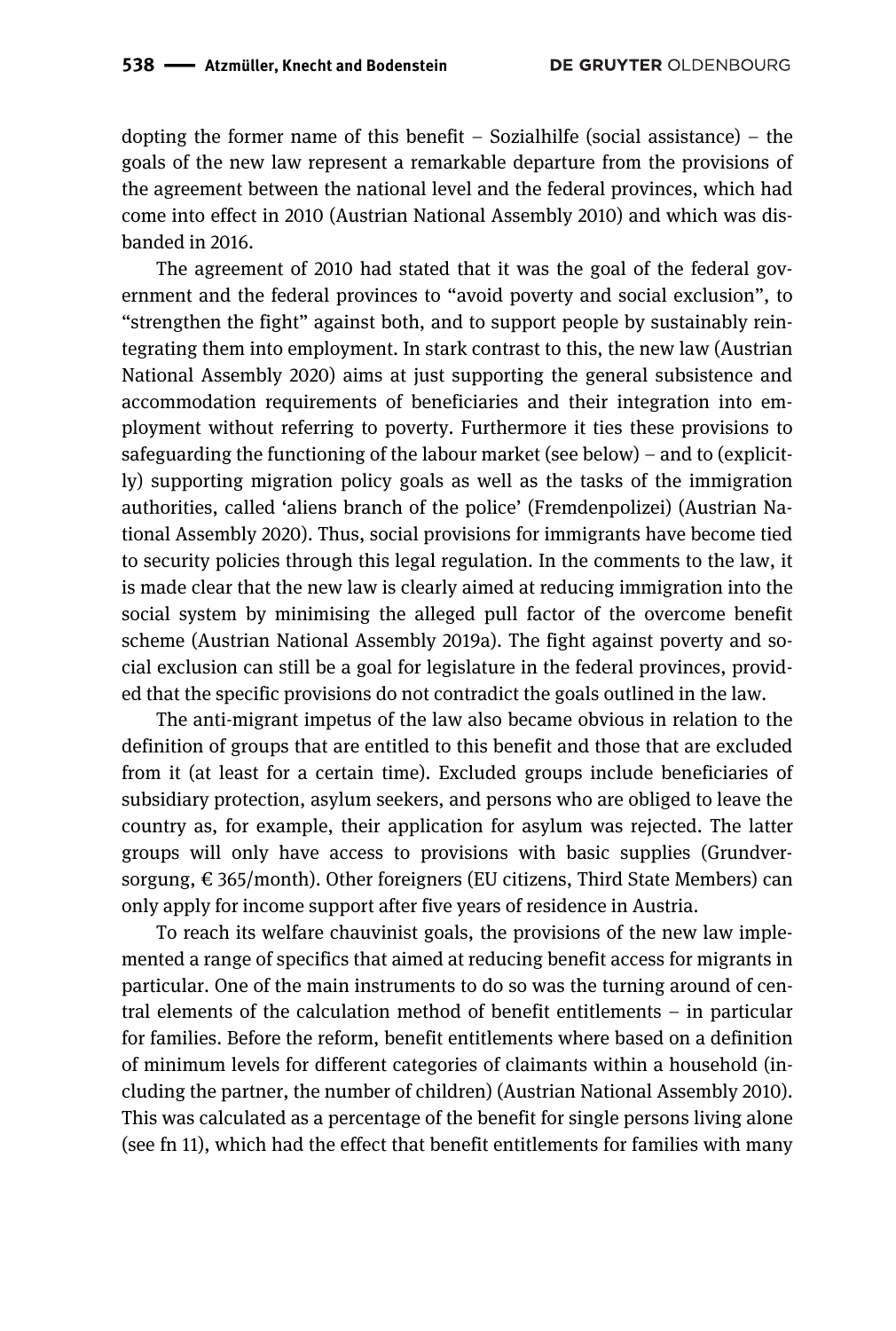children could exceed  $\epsilon$  2,500. This was scandalised by the tabloids and in particular far-right political actors on a regular basis (see above).

The reform of 2019 tied benefit entitlements to a maximum level per adult and household (175% of the rate for singles) (Austrian National Assembly 2020), and it introduced a degressive calculation mode for the benefit entitlement for each additional dependent child living within a household. This aimed at reducing the support per child for large families (to 25% for the first child, 15% for the second,  $5\%$  for all others).<sup>13</sup> These provisions were scrapped by the Constitutional Court in December 2019, allowing the provinces to pass other regulations.

The second important welfare chauvinist provision could be found in the so-called Skill Bonus (Arbeitsqualifizierungsbonus) of 35%. Even though it was labelled as a bonus, it rather served as a reduction of benefits for certain groups according to their employability. The welfare chauvinist dimension of this provision is quite obvious, on the one hand, as employability was defined as proof of German language skills on the B1 level (according to the Common European Framework of Reference for Language) or English language skills on the C1 level (which exceeds the level reached in "Academic Secondary School, Upper Cycle" in Austria) (Austrian National Assembly 2019b). On the other hand, as access to full benefits was possible once these language levels were reached, and all obligations as laid down in the laws concerning migration and integration (attendance of value courses etc.) (Austrian National Assembly 2019b) were fulfilled, these provisions aimed at legitimising the differential treatments of certain groups of benefit recipients through a meritocratic conception of social rights and integration. This certainly helped to combine the different ideological orientations of the coalition partners, as well as to justify this reform for the wider public, even though it has to be mentioned that the government cut the resources for language trainings provided by e.g. the PES, etc. (see below). Nevertheless, these provisions were scrapped by the Constitutional Court at the end of 2019.

<sup>||</sup>**13** In contrast to these provisions geared against large families, the government introduced a tax-deduction of  $\epsilon$  1.500 for couples with children called Family Bonus, which is effectively privileging large families of the upper-middle class with many children (Ennser-Jedenastik 2019; Disslbacher/Schultheiss 2018). At the same time, it tied the level of child support paid to families (mainly mothers) whose children do not live in Austria, or of whom one partner is working in Austria, to the level of living costs in the country of origin. This is currently challenged at the Constitutional Court.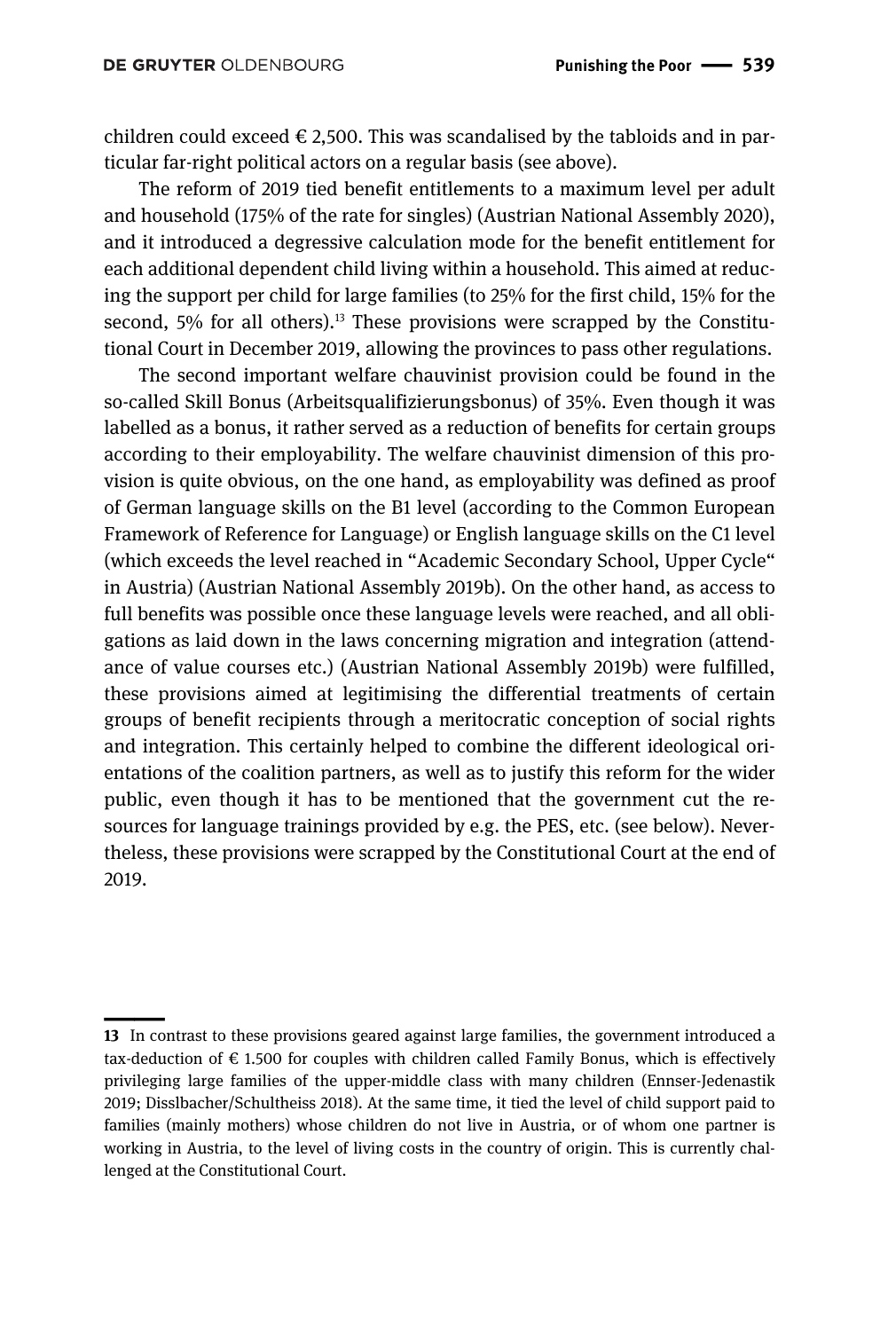### **3.2 Labour Market Reforms**

To fully understand the scope and character of the outlined reforms of income support, as well as the way they attempt to combine welfare chauvinist and nationalist policies against immigration into the social system with marketfriendly, neoliberal labour market<sup> $14$ </sup> policy reforms (Fink 2019), a detailed analysis of the measures the coalition government had planned and implemented in this field before it broke down will be necessary. The following areas stuck out in particular.

#### **3.2.1 Labour market policy reforms**

Concerning social policies another cornerstone of the government's programme (ÖVP/FPÖ 2017: 142–145) could be found in its plans to reform the unemployment insurance system and to improve the efficiency and effectiveness of labour market policies and the Austrian Public Employment Service (AMS). To justify this, the government brought forward two claims concerning labour market problems in Austria. First, it stated that businesses could not fill open positions with the labour force potential made up of domestic residents. In line with neoliberal perspectives, it ascribed this to a range of rigidities concerning employment and labour market regulations that decreased the competitiveness of Austrian companies compared to foreign, mainly Eastern European ones, as well as alleged problems of efficiency of the unemployment insurance system and the Public Employment Service. Second, it stated that unemployment had gone up in the previous period of growth because of an increase of labour supply, as there are still many workers from Eastern Europe pressing to enter Austrian labour markets (ÖVP/FPÖ 2017: 142). Even though the programme referenced an analysis of WIFO (Austrian Institute of Economic Research) it painted a selective picture of labour market problems in Austria, as recent analyses (Eppel et al. 2018) present a more differentiated picture of labour market devel-

<sup>||</sup>**14** To support the flexibilisation of employment for companies, and to improve the competitiveness of the Austrian economy (ÖVP/FPÖ 2017: 138–139), the government passed a law (Stelzer-Orthofer/Tamesberger 2018) to raise the upper limit of the working day to 12hrs (instead of 10hrs) and the upper limit of the working week to 60hrs. The new law did not affect the standard working week (40hrs), but it clearly increased the flexibility of companies for branches with weak collective agreements.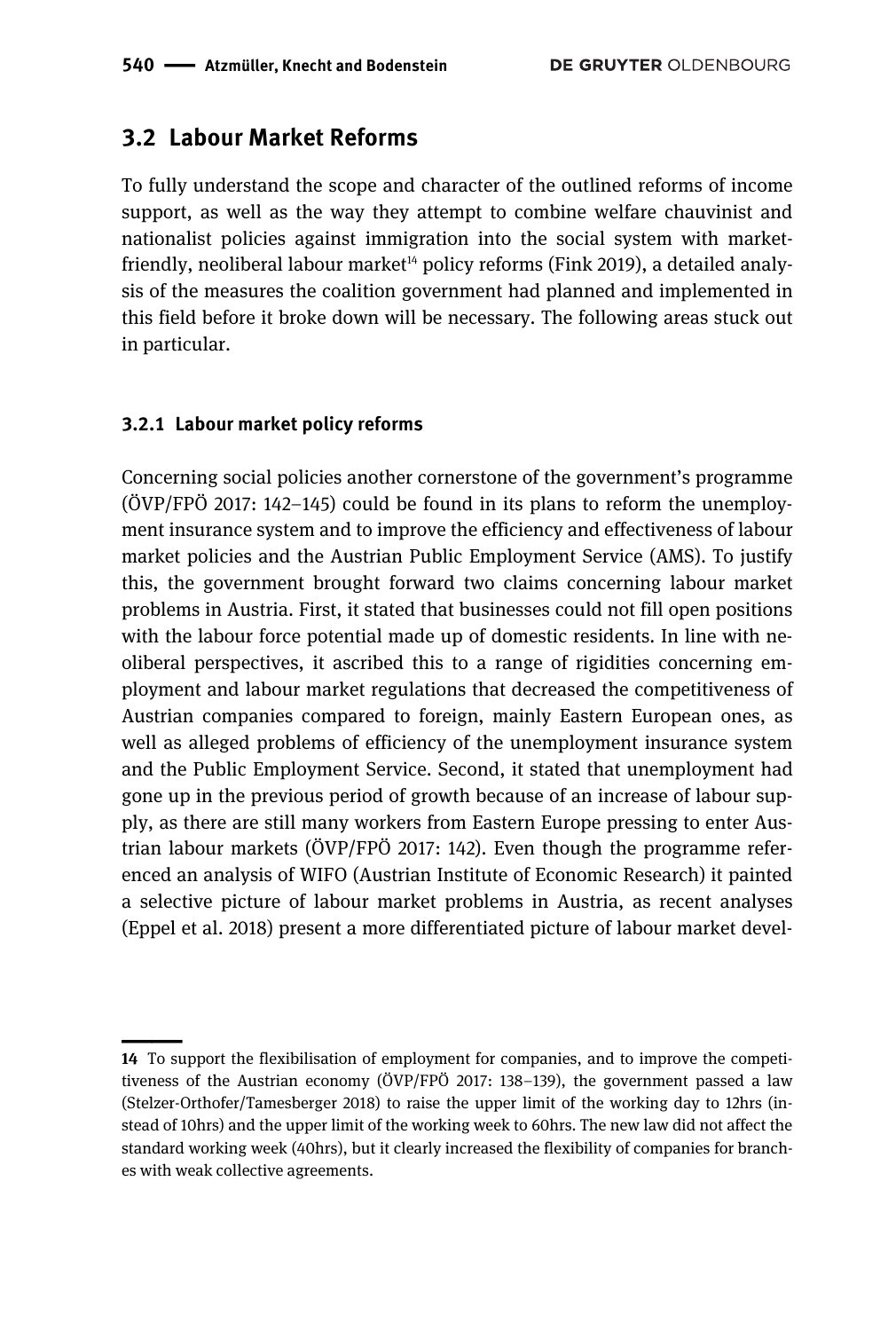opments in Austria since 2008, referring also to sluggish economic growth<sup>15</sup> and an increase of labour supply of Austrian Nationals due to growing employment rates of women and elderly people.

However, its presentation of labour market problems allowed the government, on the one hand, to reiterate the claim of the far-right that high levels of unemployment are caused by immigrants and, on the other hand, to combine it with the problematisation of the overcome employment and social insurance regulations (e.g. working time regulations, non-wage labour costs etc.), as well as the Austrian Public Employment Service (AMS) and its activities, which could easily be instrumentalised through populist campaigning. Thus, the government proclaimed a comprehensive reorientation of labour market policies in Austria (ÖVP/FPÖ 2017: 142).

The cornerstone of these plans presented itself as an "advancement", "harmonisation" and "reorientation" of unemployment benefits, unemployment assistance (Notstandshilfe) and the needs-oriented minimum income scheme/social assistance (ÖVP/FPÖ 2017: 143). Unemployment assistance is a social insurance-based benefit for the long-term unemployed (it replaces unemployment benefit after a certain duration of unemployment). Entitlements to unemployment assistance are not time-limited.<sup>16</sup> Given the growth of unemployment since 2008, the number of claimants of this benefit had increased considerably over the previous years (by about 78.000 between 2008 and

<sup>||</sup>**15** While it cannot be analysed here in more details, its causes and its effect on unemployment differ according to the economic doctrines (e.g. Keynesian demand-side policies vs. neoliberal supply-side policies) followed by political actors (Kromphardt 1987).

**<sup>16</sup>** Emergency assistance (*Notstandshilfe*) replaces unemployment benefits once entitlements for the latter have expired. This can vary according to age groups and length of employment records. Emergency assistance is calculated at 92% of unemployment benefits (55% of the net income of the last calendar year) and 95% for those whose unemployment benefit was below the so-called *Ausgleichszulage* (compensatory supplement paid by the state to top off small pensions), which corresponds more or less to the basic rate for social assistance/needsoriented minimum income. After six months emergency assistance is capped for certain age bands and depending on length of employment records. People with less than three years of employment fall back to the level of Ausgleichszulage, people below 40 years to a benefit level of about 115% of Ausgleichszulage (Source: AK-Österreich, https://www.arbeiterkammer.at/beratung/arbeitundrecht/Arbeitslosigkeit/Notstandshilfe.htm l). Furthermore, there is a family top-up for dependent children ( $\epsilon$ 0,97/day and child). The average level of emergency assistance was  $\epsilon$  27/day in 2019,  $\epsilon$  25.20 for women (Data Source: AMS (Austrian PES)).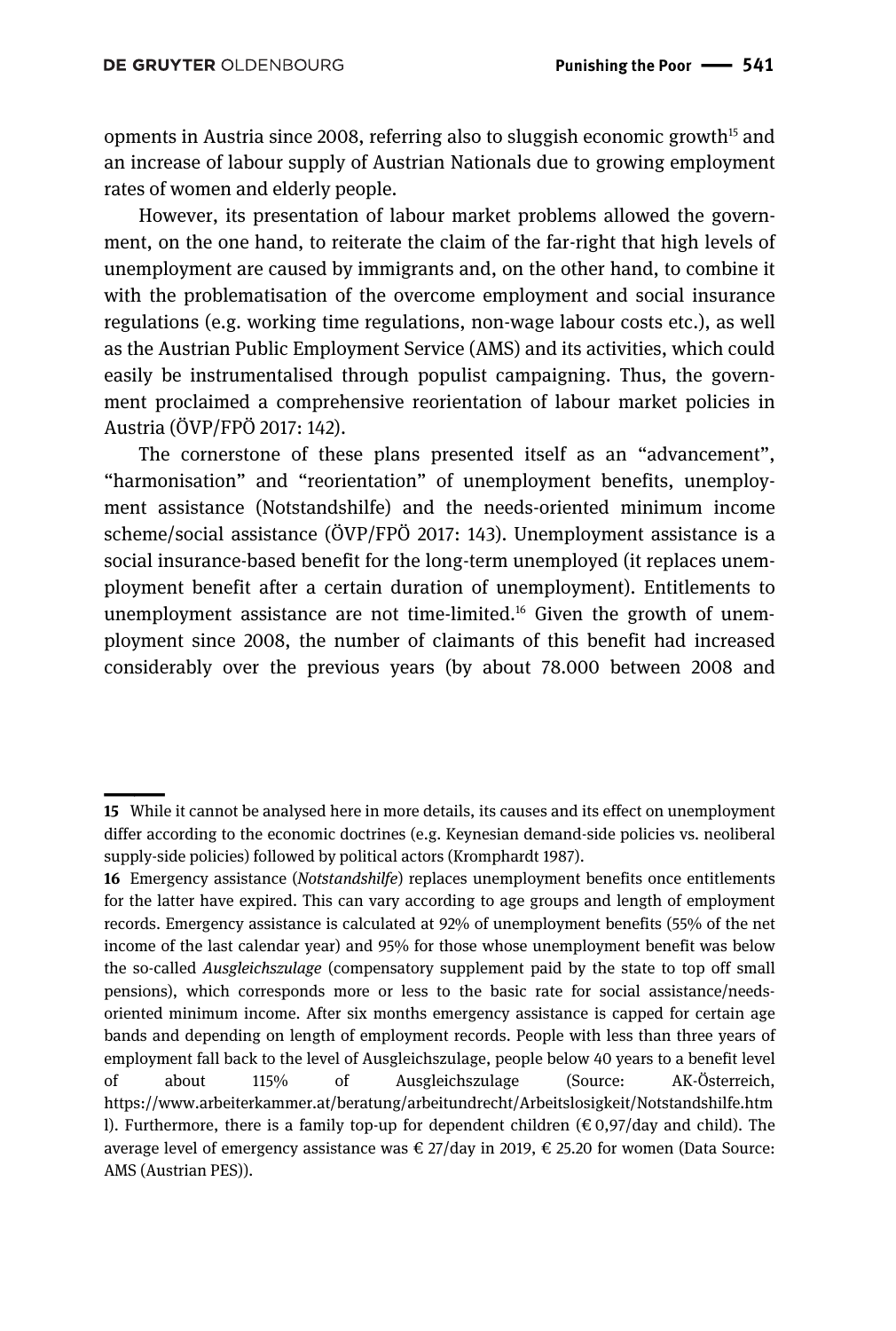$2017^{17}$ ). The government brought forward plans to scrap this benefit and to merge it with the income support system. Against this, critics pointed out that many people would lose benefit entitlements altogether, as social assistance is calculated according to household income. As the outlined plans resembled the Hartz-IV system in Germany, they were called "Kurz IV" (Der Standard 2019) in the heated debates that were already unfolding before the government broke down, and critics pointed out that this reform would increase poverty levels (Stelzer-Orthofer/Tamesberger 2018).

Even though the government could not implement these plans, it succeeded in putting forward a range of additional activities concerning the unemployment insurance system and the activities of the PES. A considerable amount of these targeted the practices of the PES, which corresponds with the populist dimensions of far-right and right-wing populist social policies as highlighted by Ennser-Jedenastik (see above, 2016). The government viewed the approach of the PES towards the (long-term) unemployed and the allegedly preposterous behaviour of many, in particular Muslim, immigrants as too cosy. For example, to push forward such a perspective, the government hooked into the debate about an internal audit report of the PES in spring 2018 (Der Standard 2018a) concerning (alleged) behavioural problems with different client groups, which was leaked to the public (Der Standard 2018a). Furthermore, based on its understanding of labour market problems and the outlined problems of the PES, the government pushed forward measures to put more pressure on the (long-term) unemployed and to improve "the effectiveness of sanctions" (ÖVP/FPÖ 2017: 143). Thus, between 2016 and 2019 the sanctions imposed on unemployed persons increased by about 45% (Kopf 2020).

To change these alleged inefficiencies and to reform the PES and labour market policies in Austria, the government announced a reduction of the former's budget for labour market policies by 20% between 2017 and 2019. This was interpreted as an attempt to bring the PES (and the social economy actors) into line with the government plans and to set some funds free for a future taxreform. The budget cuts have led to job losses for more than 1,200 trainers of activation measures (300 of them for German language trainings), and the PES had to reduce its staff by about 200 people until 2020 (Der Standard 2018c). This budget reduction was combined with the scrapping of the employee contributions to unemployment insurance for low-wage earners (less than  $\epsilon$  1,733 before

<sup>————&</sup>lt;br>|<br>| **17** Until 2019 the number of claimants for this benefit was reduced by about 28,000 to about 139,472 (Data Source: Statistik Austria).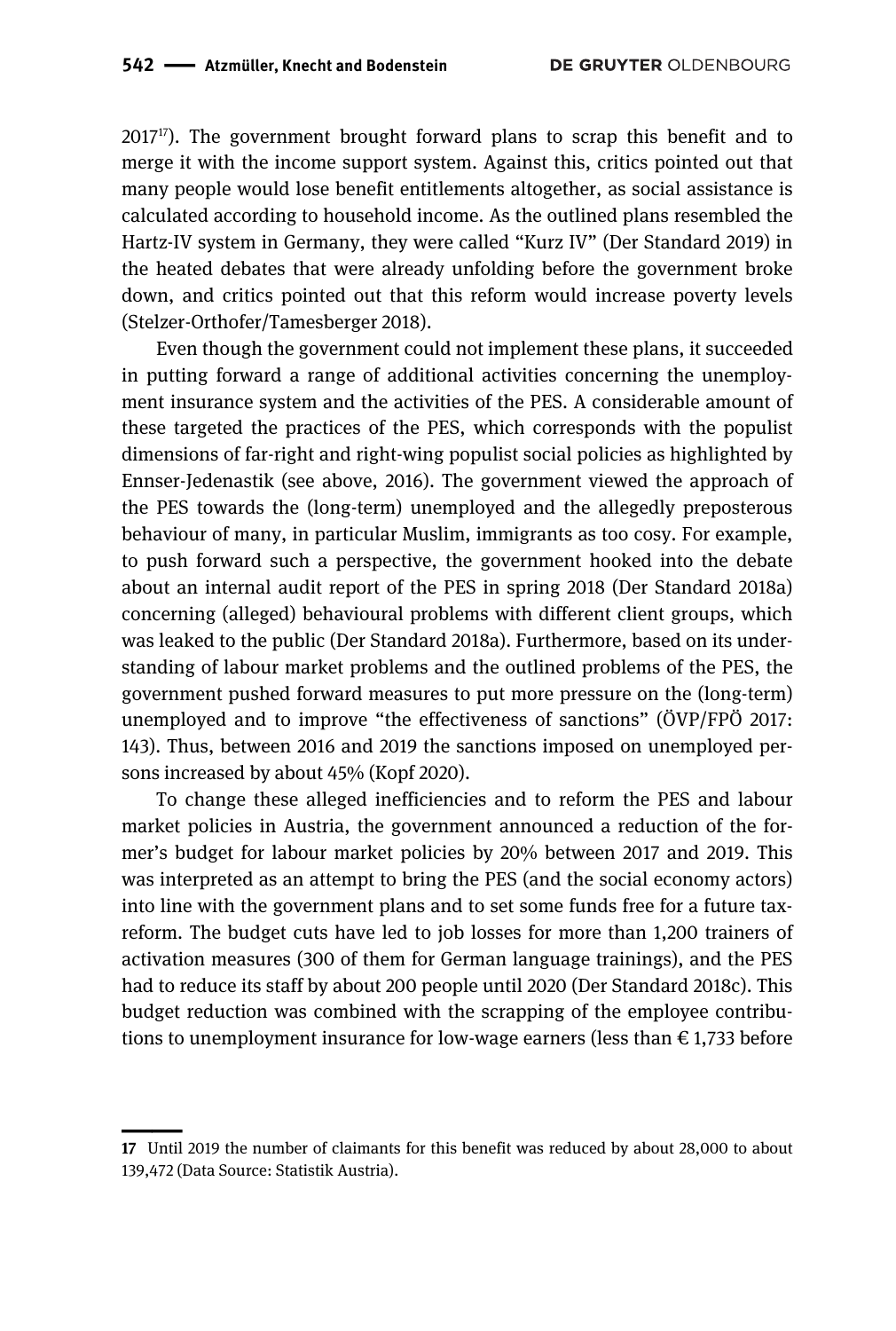taxes), which increased take-home pay in these labour market segments by up to  $\epsilon$  30 to secure public support for its activities.

The populist attack on the PES, which claimed a lack of efficiency concerning the functioning of its labour market services in a narrow sense, further served to justify a range of cuts concerning allegedly costly active labour market policies supporting the long-term unemployed in general and immigrants in particular. Thus, the government scrapped a range of active labour market policy measures – most notably the symbolically important so-called "Action 20,000", a policy for the long-term unemployed >50yrs, which had been implemented by the previous government. This measure had been introduced in 2017 and offered employment opportunities – financed by the PES – in local authorities or with non-profit organisations for up to two years. The cuts of the PESbudget also affected funds for the integration of recognized refugees. The budget for the so-called integration year (Integrationsjahr)<sup>18</sup> was halved and the budget for further integration measures was scrapped altogether, which mainly included resources for language courses for recognized refugees.

#### **3.2.2 Youth-related labour market and VET-reforms**

Another interesting example of how the government combined welfare chauvinist and business-oriented interests can be found in their plans and activities concerning the programmes for the integration of young people/school leavers into the Austrian VET-system, in which youth with a migrant background are over-represented. The preceding government had implemented the so-called training guarantee as a reaction to the crisis in 2008, which was aimed at offering every school leaver who could not find a regular apprenticeship in a company a place at a 'supra-company training' (SCT) site. This approach had become an internationally acclaimed strategy to fight youth unemployment (Atzmüller/Knecht 2017) and the problems of a growing number of young people (many of them with migrant background) to integrate into the Austrian employment regime, for which a completed apprenticeship is increasingly seen as an indis-

<sup>||</sup>**18** The measure called "year of integration" (Integrationsjahr) had been passed by the preceding government in 2017. It was aimed at recognized refugees and people with subsidiary protection who had not been able to find a job and who had only basic knowledge of German. The programme offered German language trainings together with insights into the Austrian labour market. Asylum seekers were allowed to participate if there was a high probability that they were granted asylum and if they had basic knowledge of German. In case of a rejection of their application for asylum, they had to stop this measure immediately.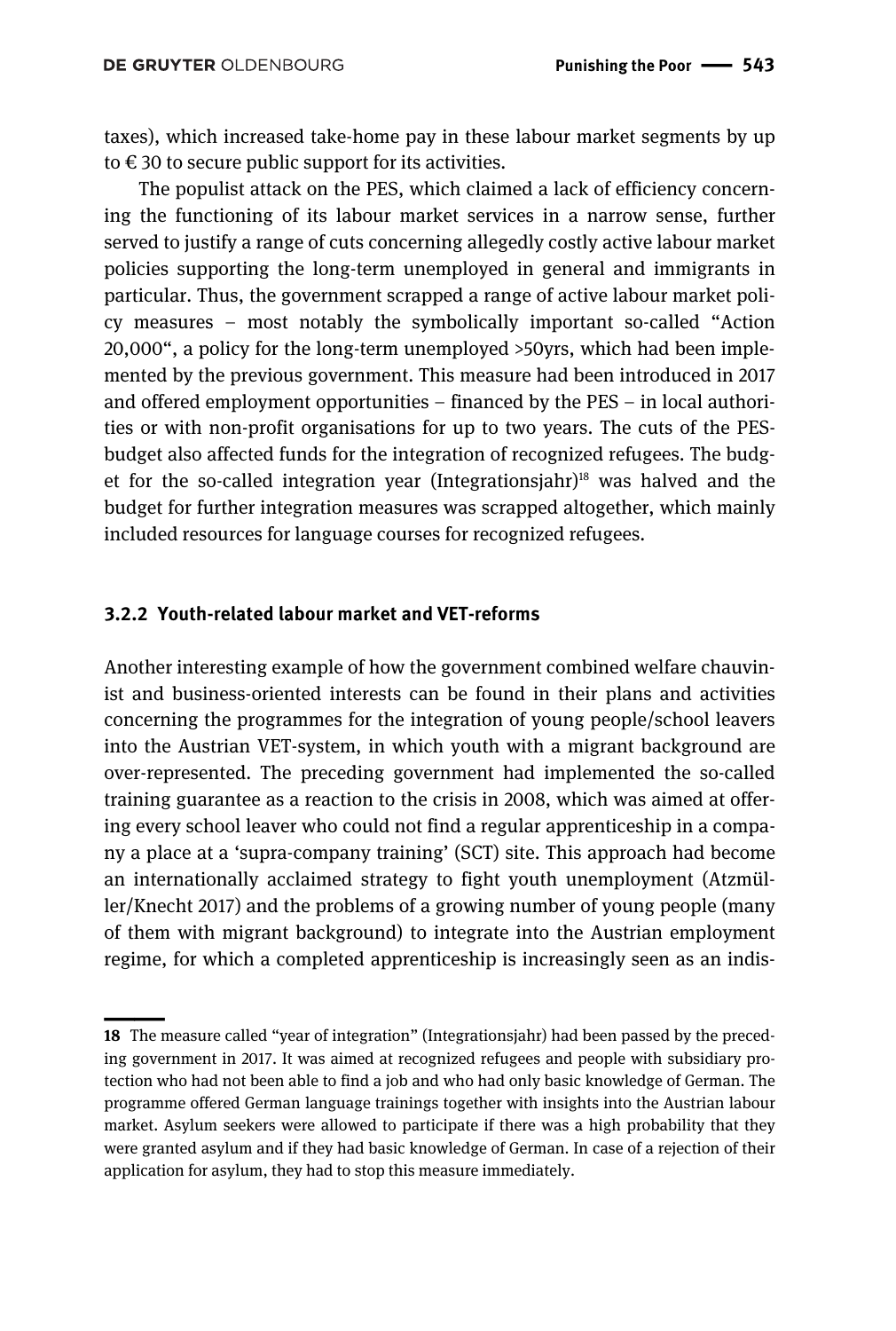pensable requirement for future employment prospects. In general, the efficacy of the dual system of VET in Austria is still seen as the main reason for the comparably low youth unemployment rate in Austria.19 The training guarantee basically complemented the existing dual system, where VET takes place in companies and vocational schools by offering every young person who cannot find a position as a regular apprentice a publicly financed training place in an SCT, provided mostly by third-sector organizations.20 In 2017 the Training Guarantee was transformed into a mandatory provision under the so-called law on Ausbildungspflicht (Duty for VET) which was publicly labelled 'AusBildung bis 18' (VET until 18). Under the regulations of this law, school leavers could no longer enter employment as unskilled workers, but entry into VET or participation in a measure provided by the PES was made mandatory. To secure adherence to these provisions, parents of adolescents who violate this obligation can be fined up to  $\epsilon$  1,000. In the school year 2017/2018, 13,296 young people participated in SCTs, which amounted to about 10% of all apprenticeships. Since then, the number has been reduced to about 10,058. About a third of participants in STCs do not have an Austrian passport.<sup>21</sup>

The creation of a complementary pillar in the Austrian system of VET via SCTs had raised a range of objections from the beginning. Representatives of the business side, but also conservative and far-right politicians, bemoaned the costs for these places and feared that the SCTs would be a competitor for other businesses, as they might offer attractive VET places with a more youth-friendly – "cosy" – educational approach (FPÖ-Bildungsinstitut 2017: 45–46; ÖVP/FPÖ 2017: 145; Atzmüller/Knecht 2017: 124). Thus, they raised doubts about the quality and the efficiency of the apprenticeships offered in SCTs. High-ranking politicians of the far-right combined these arguments with the claim that the 'Training Guarantee'/'Duty for Training' represented a strategy to support recognised refugees and asylum seekers and to finance social economy institutions close to the then social-democrat and conservative government (apa ots 2016).

Well in line with the interests of the business side, the government announced strengthening traditional apprenticeships in companies in its pro-

<sup>————&</sup>lt;br>|<br>| **19** About 40% of a cohort still enters the VET system (BMASGK 2019: 29), and the rate of NEETs aged 15–24 is comparably low, amounting to 7.1% in 2019 (EU-average: 10.1%; Eurostat (2020)). **20** These training sites offer apprenticeships for about 40 to 60 occupations (out of about 210 occupations for which formal apprenticeships are available in Austria; BMWFW/WKO (2019)).

**<sup>21</sup>** In company-based apprenticeships their share is about 13.7% (Dornmayr/Löffler 2020). The statistics on apprenticeship does not provide insights into someone's migration background in general. An older analysis collecting data up to 2010 puts the share of young people with migrant background in SCTs at 49% (Biffl/Skrivanek 2014).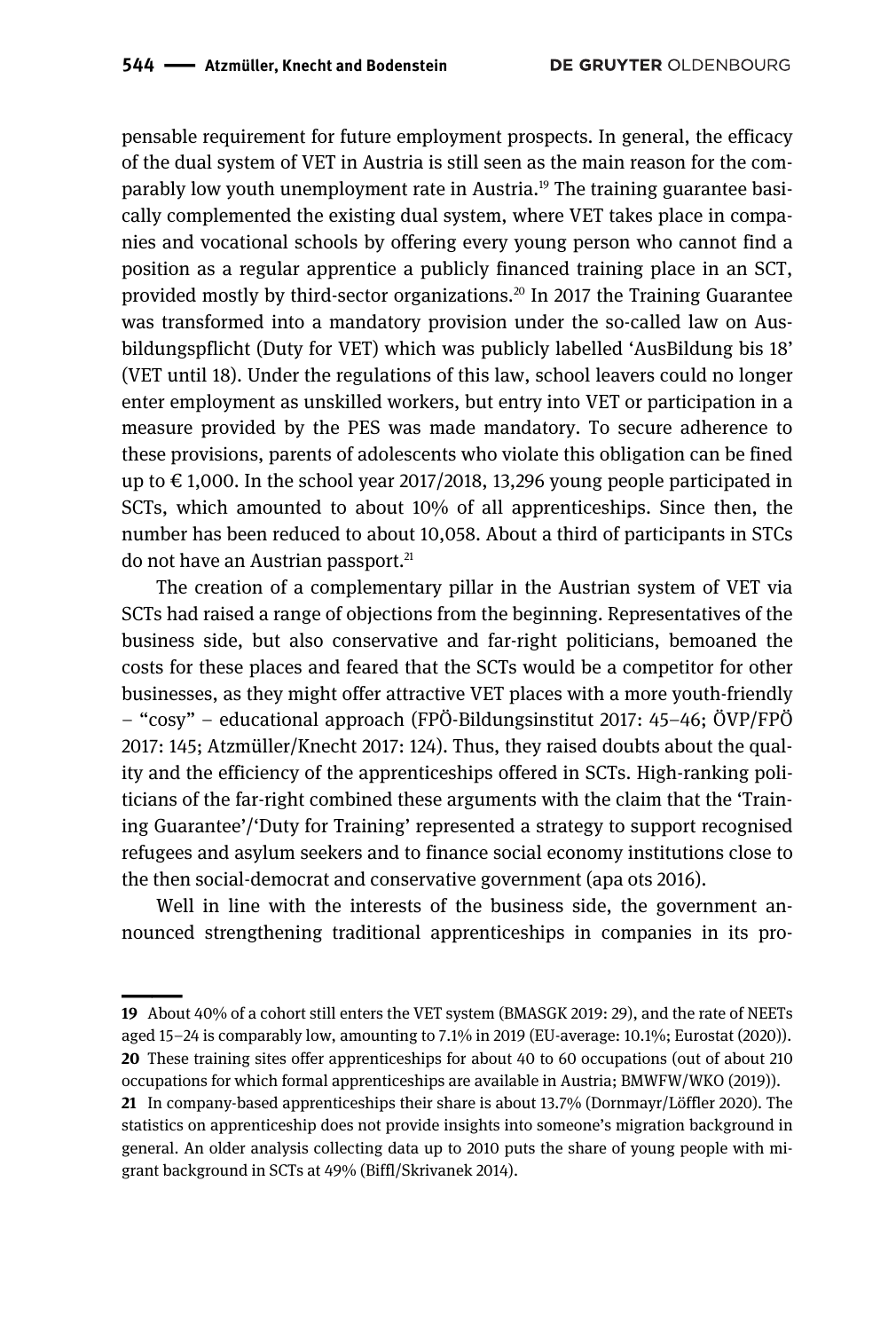gramme (ÖVP/FPÖ 2017). Thus, it planned to focus the activities of SCTs on the integration of young people into company-based apprenticeships rather than offering a full qualification. To raise the incentive to move into company-based trainings, the government cut the remuneration for apprentices older than 18yrs in SCTs by half (Der Standard 2018b), and they opened a debate as to whether school leavers at the age of 15 could be forced to move to other parts of Austria to find an apprenticeship place. The cuts affecting the activities of the PES reduced available funds for SCTs considerably (Knecht/Bodenstein 2019).

In September 2018, the government also decided to abolish access to apprenticeship places in so-called "understaffed occupations" (Mangelberufe) for asylum seekers. Since 2012 young asylum seekers had been offered to start an apprenticeship if an employer could prove he was unable to fill the position with a candidate who was Austrian by birth (Knecht/Bodenstein 2019; Knecht/Tamesberger 2019). This decision led to some rifts within the coalition government, as a considerable number of businesses opposed this measure and also because a considerably successful political campaign against it emerged.

### **4 Discussion and Conclusion**

In this paper we tried to analyse how the now defunct coalition government between the Austrian People's Party and the Freedom Party tried to transform the existing welfare provisions and labour market policies intended to 'govern the poor', as well as the conditions under which they have access to benefit entitlements and gainful employment between 2017 and 2019 by combining nationalist, welfare chauvinist and neoliberal policy orientations. As such this study complements the analysis for other European countries (Koning 2019; Jørgensen/Thomsen 2016; Keskinen 2016; Stubbs/Lendvai‐Bainton 2020) of the impact of welfare chauvinism on policy making

To grasp the significance of the re-nationalised social policies, we focused on implemented and planned activities geared mainly against the (former) margins of the Austrian welfare regime (income support, Active Labour Market Policies, Unemployment Assistance, youth integration policies) and tried to highlight their ideological underpinnings, which revealed a specific articulation of welfare chauvinist, authoritarian and populist dimensions, with traditional orientations of the centre right towards cost cutting and labour market dynamics in a specific way. However, some of the provisions of this reform proved as unconstitutional and were scrapped by the Constitutional Court in December 2019, as they were explicitly aimed at disadvantaging immigrants. To deepen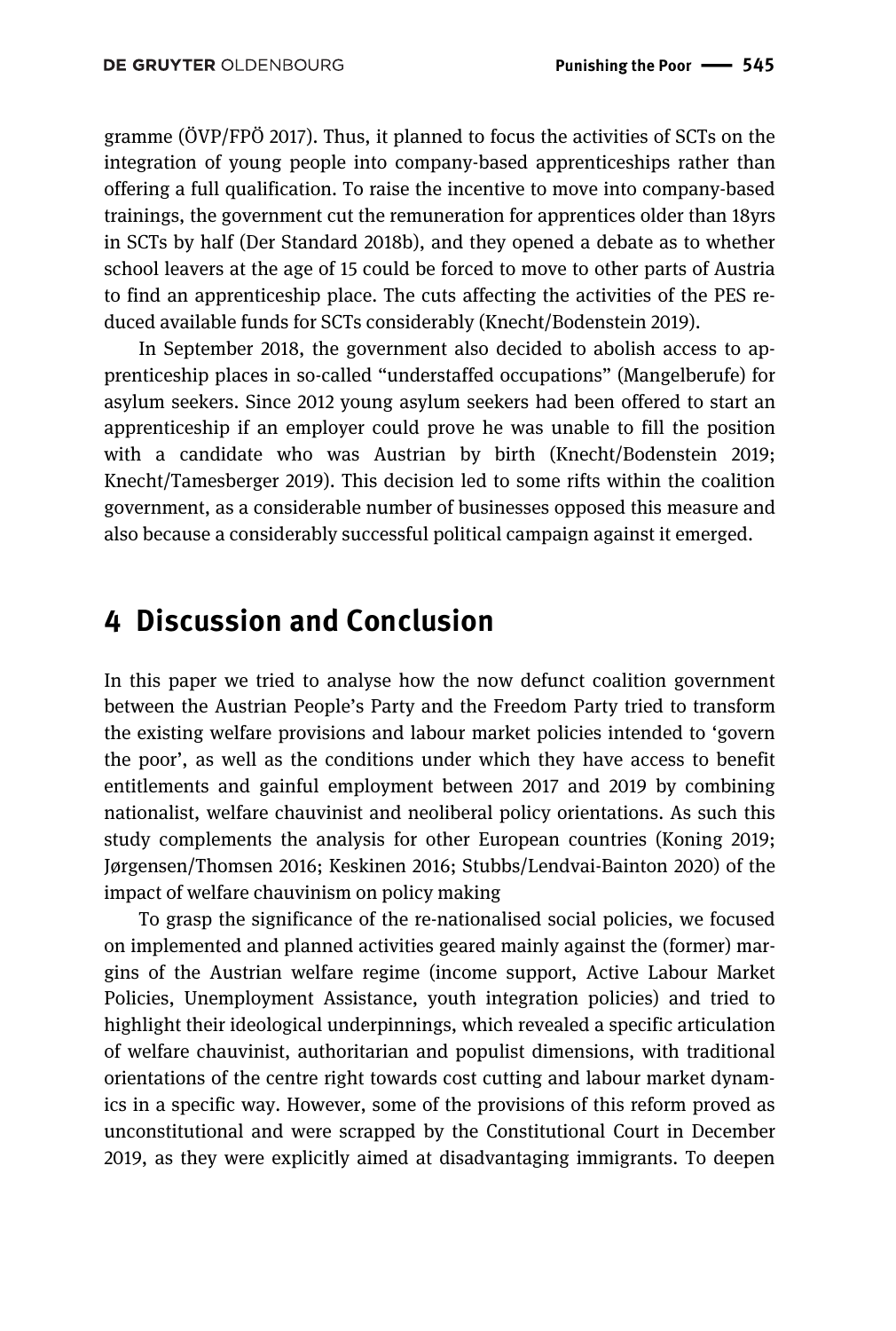the understanding of far-right social policy orientations and welfare chauvinism and mainstream parties adjusting to it, we based our analysis of the planned and implemented activities of the government on an analysis of the ideological articulations the government mobilised to justify its social policy. In this context it was most remarkable that the government justified its strategy through a meritocratic conceptualisation of somebody's possibility to get full entitlements to certain benefits tying them to employability. At the same time, however, the government reduced public funds for the acquisition of e.g. language skills, making it harder for immigrants to fulfil these conditions for integration. Thus, the reform of social assistance, but also the other plans and activities we analysed in this paper, reveal that nationalist, welfare chauvinist social policies do not stop at implementing a differentiation between deserving and nondeserving groups but tend to transcend them. This is revealed by its goal to fight immigration into the social system, which raises the question of how far welfare chauvinist measures aim at actively preventing social integration of immigrants by at least narrowing the opportunities to get full access to social benefits, or by shifting the responsibility to overcome economic, social and cultural obstacles and possible discriminations onto the individual. By identifying the main ideological tropes mobilised to justify the anti-immigrant and welfare chauvinist orientations of the outlined reforms, we were able to shed some light on the underlying societal imaginaries that seemingly guide the policy orientations of, in particular, the far-right and right-wing populist Freedom Party, and which, from our perspective, are not captured fully by the existing definitions of welfare chauvinism (e.g. presenting migrant families with many children as a burden and even threat; pointing towards alleged cultural differences concerning the work ethos; equating access to social rights to looting and a burden on ordinary citizens; referring to immigration as an "invasion").

A deeper analysis lies beyond the scope of this paper, but it raises a range of questions for future research. First, our results suggest that more research on the social imaginaries (referring to e.g. national identity and the ideological perspectives on orderly families, attitude towards work, etc.) that guide far-right and right-wing populist social policies is necessary. This is the case, because social policies are crucial for the shaping of society, the structuration of inequalities, the possibilities of participation, etc. Second, the outlined focus of social policy reforms on the "fight against immigration" raises the question of whether far-right and right-wing populist parties such as the FPÖ see social policies as a tool to fight the alleged migrant "invasion" and the alleged population exchange. Thus, it is necessary to ask whether and how far welfare chauvinist social policies could change the functions of the latter by infusing it with goals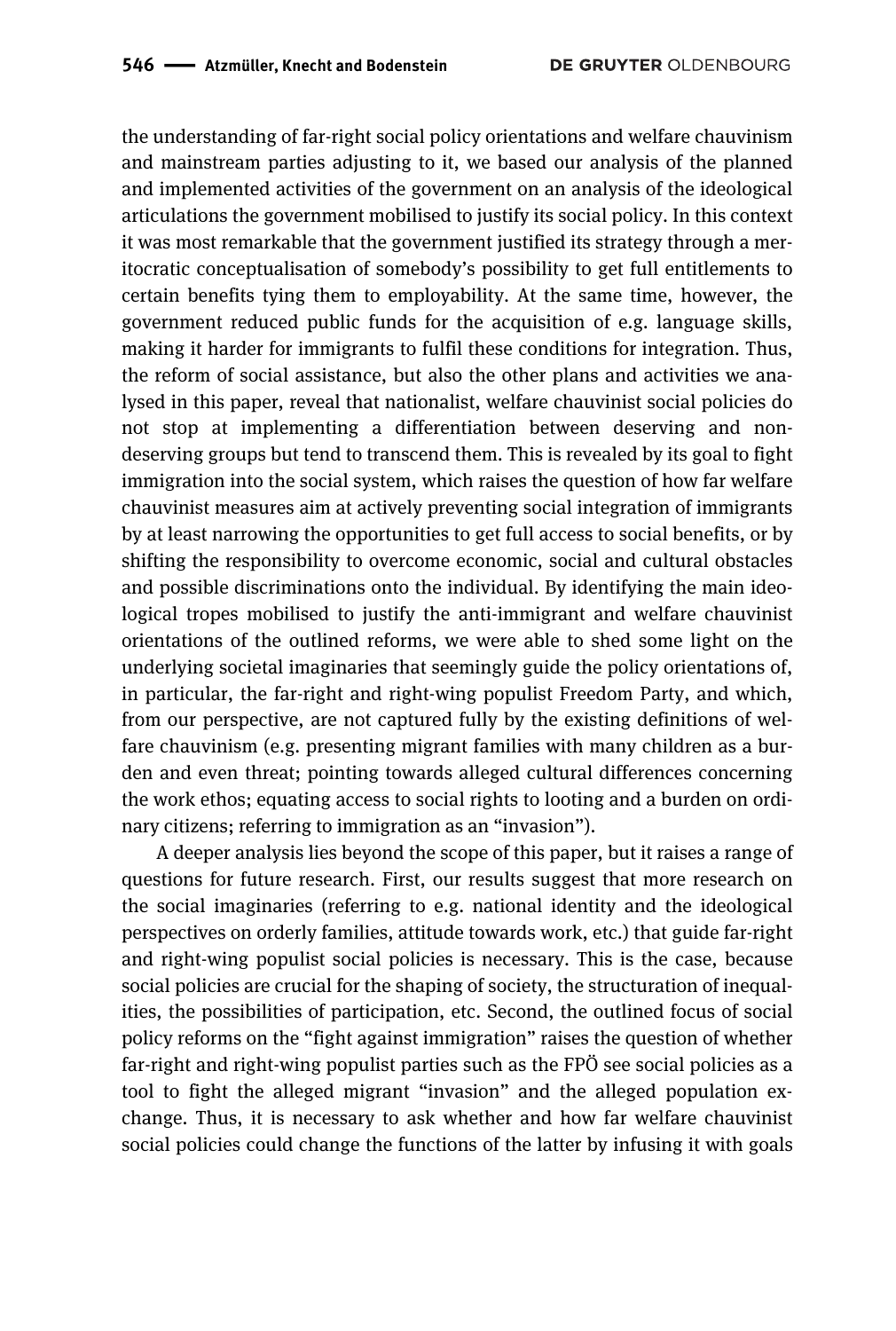of population policy, redefining social cohesion along nationalist orientations, and so on.

## **Data Sources**

Statistik Austria: Mindestsicherung, Arbeitslosenleistungen,

http://www.statistik.at/web\_de/statistiken/menschen\_und\_gesellschaft/soziales/index .html (access on 03.09.2020)

AMS (Austrian Public Employment Service): Arbeitsmarktdaten Online, http://iambweb.ams.or.at/ambweb/ (access on 03.09.2020)

# **Bibliography**

- Afonso, Alexandre (2015): "Choosing whom to betray: populist right-wing parties, welfare state reforms and the trade-off between office and votes", *European Political Science Review* 7(2): 271–292.
- Akkerman, Tjitske (2012): "Immigration policy and electoral competition in Western Europe: A fine-grained analysis of party positions over the past two decades", *Party Politics* 21(1): 54–67.
- apa ots (2016): FPÖ Kickl: Ausbildungspflicht ist bildungs-, sozial- und arbeitsmarktpolitische Flickschusterei für SPÖVP-Versäumnisse. Press release, 06.07.2017, apa ots Originaltext-Service. Download at:

https://www.ots.at/presseaussendung/OTS\_20160706\_OTS0204/fpoe-kicklausbildungspflicht-ist-bildungs-sozial-und-arbeitsmarktpolitische-flickschusterei-fuerspoevp-versaeumnisse (access on 26.11.2020).

- apa ots (2018a): FPÖ Gudenus: "Neues Mindestsicherungsmodell bringt Fairness für Österreicher". Press release, 29.11.2018, apa ots Originaltext-Service. Download at: https://www.ots.at/presseaussendung/OTS\_20181129\_OTS0083/fpoe-gudenus-neuesmindestsicherungsmodell-bringt-fairness-fuer-oesterreicher (access on 26.11.2020).
- apa ots (2018b): Gudenus zu Mindestsicherungs-Quartalbericht: Neue Schulden nur für "Willkommenskultur". Press release, 07.11.2018, apa ots Originaltext-Service. Download at: https://www.ots.at/presseaussendung/OTS\_20181107\_OTS0132/gudenus-zumindestsicherungs-quartalbericht-neue-schulden-nur-fuer-willkommenskultur (access on 26.11.2020).
- apa ots (2018c): Landesrat Waldhäusl: "Mindestsicherung NEU" stellt Hilfestellung für in Notlage geratene Österreicher langfristig sicher. Press release, 28.11.2018, apa ots. Download at: https://prnet.at/landesrat-waldhaeusl-mindestsicherung-neu-stellthilfestellung-fuer-in-notlage-geratene-oesterreicher-langfristig-sicher/ (access on 26.11.2020).
- apa ots (2018d): Wöginger/Rosenkranz: Wir machen Schluss mit der Zuwanderung ins Sozialsystem. Press release, 30.11.2018, apa ots Originaltexte-Service. Download at: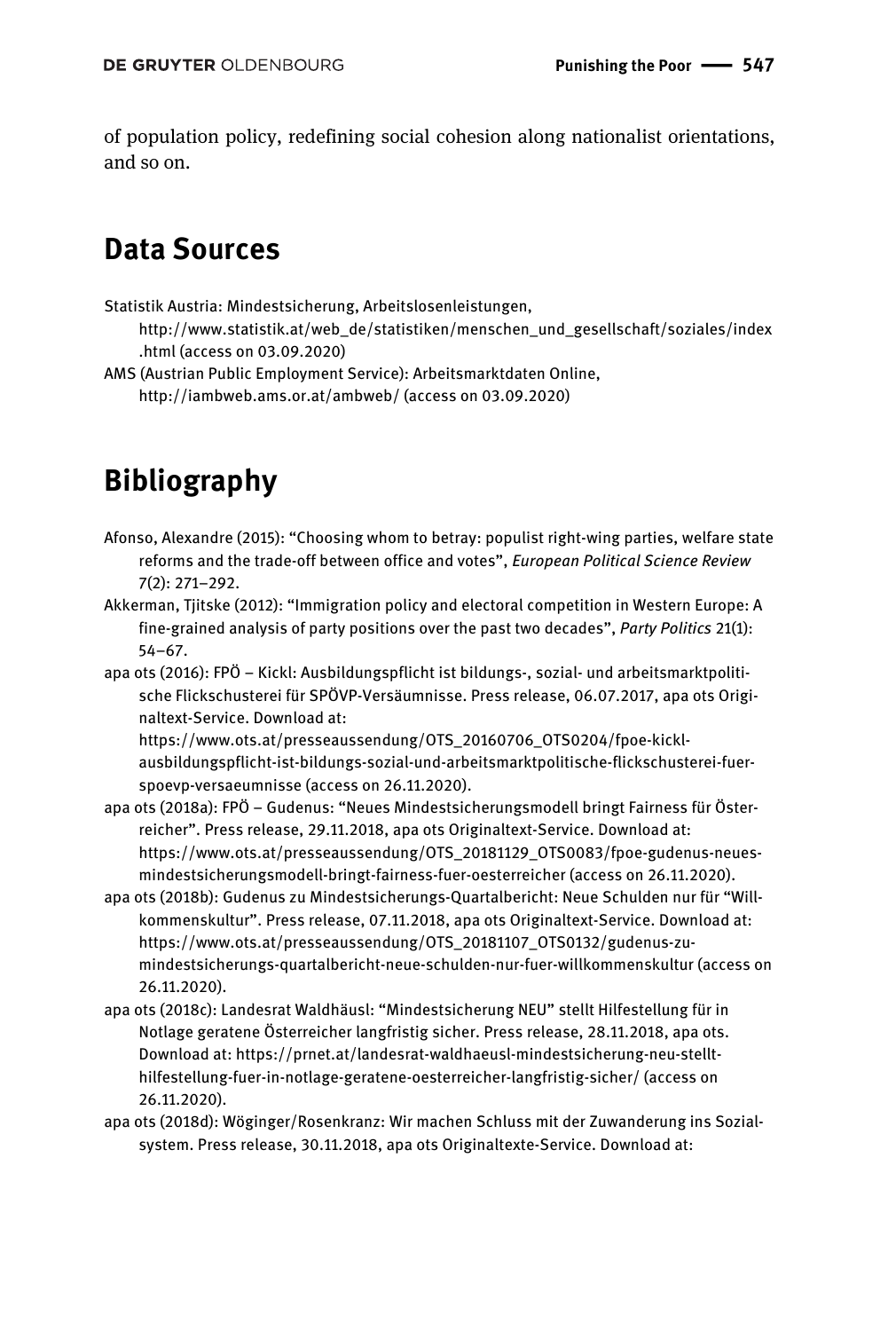https://www.ots.at/presseaussendung/OTS\_20181130\_OTS0159/woegingerrosenkranzwir-machen-schluss-mit-der-zuwanderung-ins-sozialsystem (access on 26.11.2020).

- Atzmüller, Roland; Knecht, Alban (2017): "Vocational Training in the Framework of the 'Austrian Training Guarantee'", in: Hans-Uwe Otto; Valerie Egdell; Jean-Michel Bonvin; Roland Atzmüller (eds.): *Empowering young people in disempowering times: Fighting inequality through capability oriented policy*. Cheltenham et al.: Edward Elgar, 115–128.
- Austrian National Assembly (2010): Vereinbarung zwischen dem Bund und den Ländern gemäß Art. 15a B-VG über eine bundesweite Bedarfsorientierte Mindestsicherung. Bundesgesetzblatt für die Republik Österreich, BGBl. I, No. 96, 02.12.2010.
- Austrian National Assembly (2019a): 514 der Beilagen XXVI. GP, Regierungsvorlagen, Erläuterungen. Download at:

https://www.parlament.gv.at/PAKT/VHG/XXVI/I/I\_00514/fname\_740754.pdf (access on 21.01.2020).

- Austrian National Assembly (2019b): Regierung legt Grundsatzgesetz zur Sozialhilfe vor: Neu im Sozialausschuss, Parlamentskorrespondenz. Download at: https://www.parlament.gv.at/PAKT/PR/JAHR\_2019/PK0268/#XXVI\_I\_00514 (access on 29.11.2019).
- Austrian National Assembly (2020): Bundesgesetz betreffend Grundsätze für die Sozialhilfe (Sozialhilfe-Grundsatzgesetz).
- Biffl, Gudrun; Skrivanek, Isabella (2014): Jugendliche mit Migrationshintergrund in der Lehre. Strukturen, Barrieren, Potentiale. Studie im Auftrag der Arbeiterkammer Wien.
- BMASGK (2019): Jugend und Arbeit in Österreich. Bundesministerium für Arbeit, Soziales, Gesundheit und Konsumentenschutz, Wien.
- BMWFW; WKO (2019): Lehrberufe in Österreich Ausbildungen mit Zukunft. Bundesministerium für Bildung, Wissenschaft und Forschung and Wirtschaftskammer Österreich, Wien.
- Chueri, Juliana (2020): "Social policy outcomes of government participation by radical right parties", *Party Politics* 07.07.2020 [online]. Download at:

https://doi.org/10.1177%2F1354068820923496 (access on 26.11.2020).

Der Standard (2018a): "AMS-Bericht zufolge sind Migranten schwer vermittelbar", *Der Standard,* 20.03.2020. Download at:

https://www.derstandard.at/story/2000076488850/ams-chef-kopf-aergert-sich-ueberrevisionsbericht-zu-migranten (access on 23.01.2020).

- Der Standard (2018b): "Halbierung der Gelder für überbetriebliche Lehrlinge. Finanzieller Druck soll überbetriebliche Lehrlinge zum Wechsel in Firmen bewegen, so die Begründung des AMS", *Der Standard,* 13.05.2018.
- Der Standard (2018c): "Was das neue AMS-Budget für Flüchtlinge und Trainer bedeutet", *Der Standard,* 04.12.2018. Download at:

https://www.derstandard.at/story/2000093123969/einigung-auf-budget-beim-ams-fuerdas-jahr-2019 (access on 26.11.2020).

Der Standard (2019): "Sozialhilfe: ,'Kurz IV' für SPÖ schlimmer als ,'Hartz IV'", *Der Standard,*  23.04.2019. Download at:

https://www.derstandard.at/story/2000101900954/sozialhilfe-kurz-iv-fuer-spoeschlimmer-als-hartz-iv (access on 02.09.2020).

Die Presse (2016): "Strache: Flüchtlingswelle ist ,'feindliche Landnahme'", *Die Presse,*  16.01.2016. Download at: https://www.diepresse.com/4905800/strachefluchtlingswelle-ist-feindliche-landnahme (access on 02.09.2020).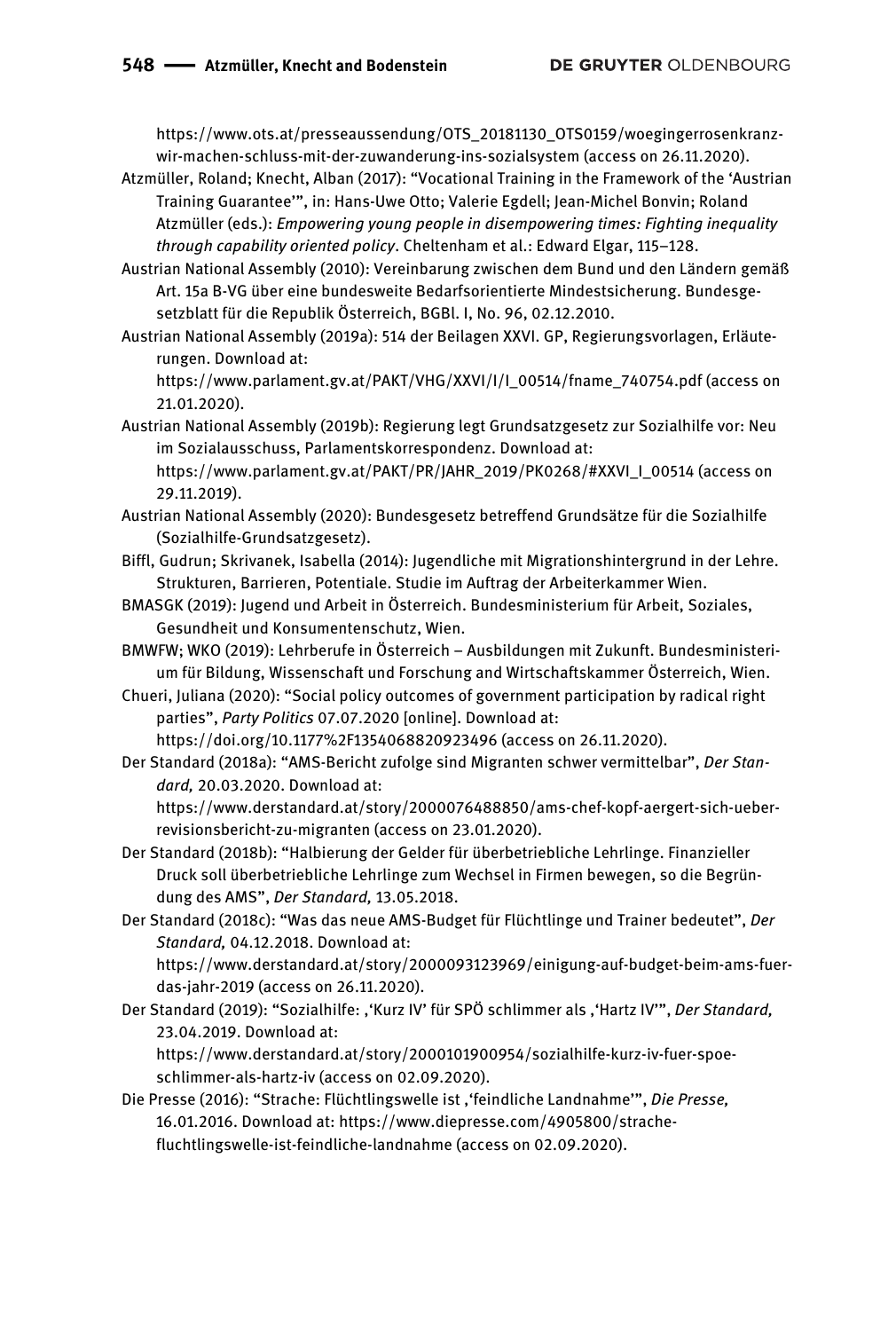- Disslbacher, Franziska; Schultheiss, Jana (2018): "'Denn nur ein gleichberechtigtes Miteinander von Frauen und Männern sichert eine gedeihliche Zukunft'. Zur Frauen- und Gleichstellungspolitik von Schwarz-Blau II", *Kurswechsel* 2018/3: 66–74.
- Dornmayr, Helmut; Löffler, Roland (2020): Bericht zur Situation der Jugendbeschäftigung und Lehrlingsausbildung in Österreich 2018–2019. Bundesministerium Digitalisierung und Wirtschaftsstandort, Wien, Juni 2020.
- Ennser-Jedenastik, Laurenz (2016): "A Welfare State for Whom? A Group-based Account of the Austrian Freedom Party's Social Policy Profile", *Swiss Political Science Review* 22(3): 409– 427.
- Ennser-Jedenastik, Laurenz (2018): "Welfare Chauvinism in Populist Radical Right Platforms: The Role of Redistributive Justice Principles", *Social Policy & Administration* 52(1): 293– 314.
- Ennser-Jedenastik, Laurenz (2019): "Von der Fundamentalopposition auf die Regierungsbank: Die FPÖ unter Heinz-Christian Strache", in: Tálos, Emmerich (ed.): *Die schwarz-blaue Wende in Österreich. Eine Bilanz*. Wien: LIT-Verlag, 29–48.
- Ennser-Jedenastik, Laurenz (2020): "The FPÖ's welfare chauvinism", *Österreichische Zeitschrift für Politikwissenschaft* 49(1): 1–13.
- Eppel, Rainer; Famira-Mühlberger, Ulrike; Horvath, Thomas; Huemer, Ulrike; Mahringer, Helmut (2018): Anstieg und Verfestigung der Arbeitslosigkeit seit der Wirtschaftskrise. Entwicklung, Ursachen und Handlungsansätze. WIFO – Österreichisches Institut für Wirtschaftsforschung. Wien, November 2018.
- Eurostat (2020): Eurostat-Daten [edat\_lfse\_21], TESEM020.
- Fallend, Franz (2019): "Von Schwarz-Blau zu Türkis-Blau: Ursachen und Folgen der Koalitionsstrategien der ÖVP 1999/2000 und 2017", in: Emmerich Tálos (ed.): *Die schwarz-blaue Wende in Österreich. Eine Bilanz*. Wien: LIT-Verlag, 5–28.
- Fenger, Menno (2018): "The social policy agendas of populist radical right parties in comparative perspective", *Journal of International and Comparative Social Policy* 34(3): 188–209.
- Fink, Marcel (2019): "Arbeitsmarkt und Arbeitsmarktpolitik unter Schwarz-Blau", in: Emmerich Tálos (ed.): *Die schwarz-blaue Wende in Österreich. Eine Bilanz*. Wien: LIT-Verlag, 209– 230.
- Fink, Marcel; Leibetseder, Bettina (2019): "Die Österreichische Mindestsicherungsreform 2010: Von der Armuts- zur Arbeitsmarktpolitik", *Österreichische Zeitschrift für Politikwissenschaft* 48(1): 19–36.
- Fischer, Andrew M. (2020): "The Dark Sides of Social Policy: From Neoliberalism to Resurgent Right‐wing Populism", *Development and Change* 51(2): 371–397.
- Flecker, Jörg; Hentges, Gudrun; Grajczjar, István; Altreiter, Carina; Schindler, Saskja (2019): "Extreme und populistische Rechtsparteien und die soziale Frage. Entwicklungen in Frankreich, Österreich, Ungarn und den Niederlanden", *WSI-Mitteilungen* 72(3): 212–219.
- FPÖ-Bildungsinstitut (2017): Das freiheitliche Wirtschaftsprogramm. Download at: https://www.fpoe.at/fileadmin/user\_upload/2017\_freiheitliche\_wirtschaftsprogramm\_w eb.pdf (access on 26.11.2020). Freiheitliche Partei Österreichs, Wien.
- Gramsci, Antonio (1991–2002): *Gefängnishefte*. Edited by Klaus Bochmann and Wolfgang Fritz Haug, 10 volumes. Hamburg: Argument.
- Heinisch, Reinhard (ed.) (2016): *Understanding Populist Party Organisation: The Radical Right in Western Europe*. Palgrave Studies in European Political Sociology. London: Palgrave Macmillan.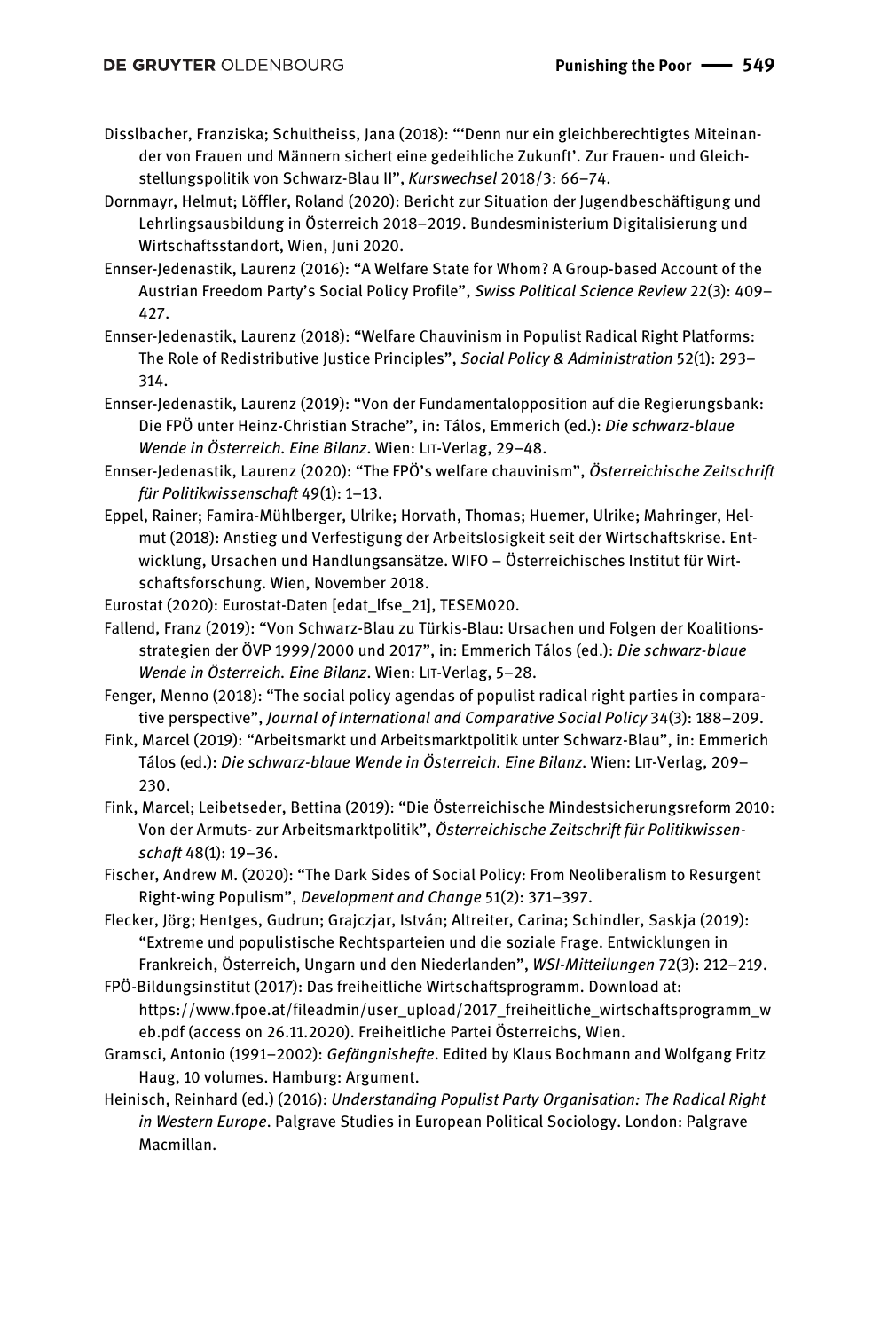Heinisch, Reinhard; Werner, Annika; Habersack, Fabian (2019): "Reclaiming national sovereignty: the case of the conservatives and the far right in Austria", *European Politics and Society* 4(2): 1–19.

- Hopkin, Jonathan; Blyth, Mark (2019): "The Global Economics of European Populism: Growth Regimes and Party System Change in Europe (The Government and Opposition/Leonard Schapiro Lecture 2017)", *Government and Opposition* 54(2): 193–225.
- Jessop, Bob (1990): *State theory. Putting capitalist states in their place*. Cambridge: Polity Press.
- Jessop, Bob (2010): "Cultural political economy and critical policy studies", *Critical Policy Studies* 3(3–4): 336–356.
- Jørgensen, Martin Bak; Thomsen, Trine Lund (2016): "Deservingness in the Danish context: Welfare chauvinism in times of crisis", *Critical Social Policy* 36(3): 330–351.
- Keskinen, Suvi (2016): "From welfare nationalism to welfare chauvinism: Economic rhetoric, the welfare state and changing asylum policies in Finland", *Critical Social Policy* 36(3): 352–370.
- Keskinen, Suvi; Norocel, Ov Cristian; Jørgensen, Martin Bak (2016): "The politics and policies of welfare chauvinism under the economic crisis", *Critical Social Policy* 36(3): 321–329.
- Knecht, Alban; Bodenstein, Michael (2019): "Änderungen in der Beschäftigungsförderung Jugendlicher unter Österreichs ÖVP-FPÖ-Regierung. Jugendberufshilfe zwischen wirtschaftskonservativer Arbeitsmarktintegration und rechtspopulistischer Diskriminierung", *Sozial Extra* 43(3): 217–220.
- Knecht, Alban; Tamesberger, Dennis (2019): Die türkis-blaue Arbeitsmarktpolitik für Jugendliche war widersprüchlich und ineffizient. Download at: https://awblog.at/tuerkis-blauearbeitsmarktpolitik-fuer-jugendliche (access on 22.10.2019).
- Koning, Edward Anthony (2019): *Immigration and the Politics of Welfare Exclusion: Selective solidarity in Western democracies*. Toronto: University of Toronto Press.
- Kopf, Johannes (2020): Zur Information eine detaillierte Auswertung zu den Sanktionen nach dem AIVG. Tweet, 20.01.2020. Download at:

https://twitter.com/JohannesKopf/status/1219155842404093953 (access on 26.11.1010). Kromphardt, Jürgen (1987): *Arbeitslosigkeit und Inflation: Eine Einführung in die makroökonomischen Kontroversen*. Göttingen: Vandenhoeck & Ruprecht.

- Kurier (2016): "Hofer will 'Invasion der Muslime' stoppen", *Kurier,* 02.04.2016. Download at: https://kurier.at/politik/inland/bundespraesidentschafswahl-fpoe-wahlkampfstart-vonhofer-in-arbeiter-hochburg-kapfenberg/190.529.732 (access on 26.11.2020).
- Lazaridis, Gabriella; Campani, Giovanna; Benveniste, Annie (eds.) (2016): *The Rise of the Far Right in Europe: Populist Shifts and 'Othering'*. London: Palgrave Macmillan.
- Lefkofridi, Zoe; Michel, Elie (2017), "The Electoral Politics of Solidarity. The Welfare Agendas of Radical Right Parties", in: Keith G.Banting; Will Kymlicka (eds.): *The strains of commitment: The political sources of solidarity in diverse societies*. Oxford: Oxford University Press, 233–267.
- Mayer, Stefanie; Šori, Iztok; Sauer, Birgit; Ajanovic, Edma (2018): "Mann, Frau, Volk. Familienidylle, Heteronormativität und Femonationalismus im europäischen rechten Populismus", *feministische studien* 2018/2: 269–285.
- Melter, Claus; Mecheril, Paul (eds.) (2011): *Rassismuskritik. Band 1: Rassismustheorie und -forschung.* Reihe Politik und Bildung, Band 47. Schwalbach: Wochenschau Verlag.
- Obinger, Herbert; Tálos, Emmerich (2006): *Sozialstaat Österreich zwischen Kontinuität und Umbau: Eine Bilanz der ÖVP/FPÖ/BZÖ-Koalition*. Wiesbaden: VS Verlag.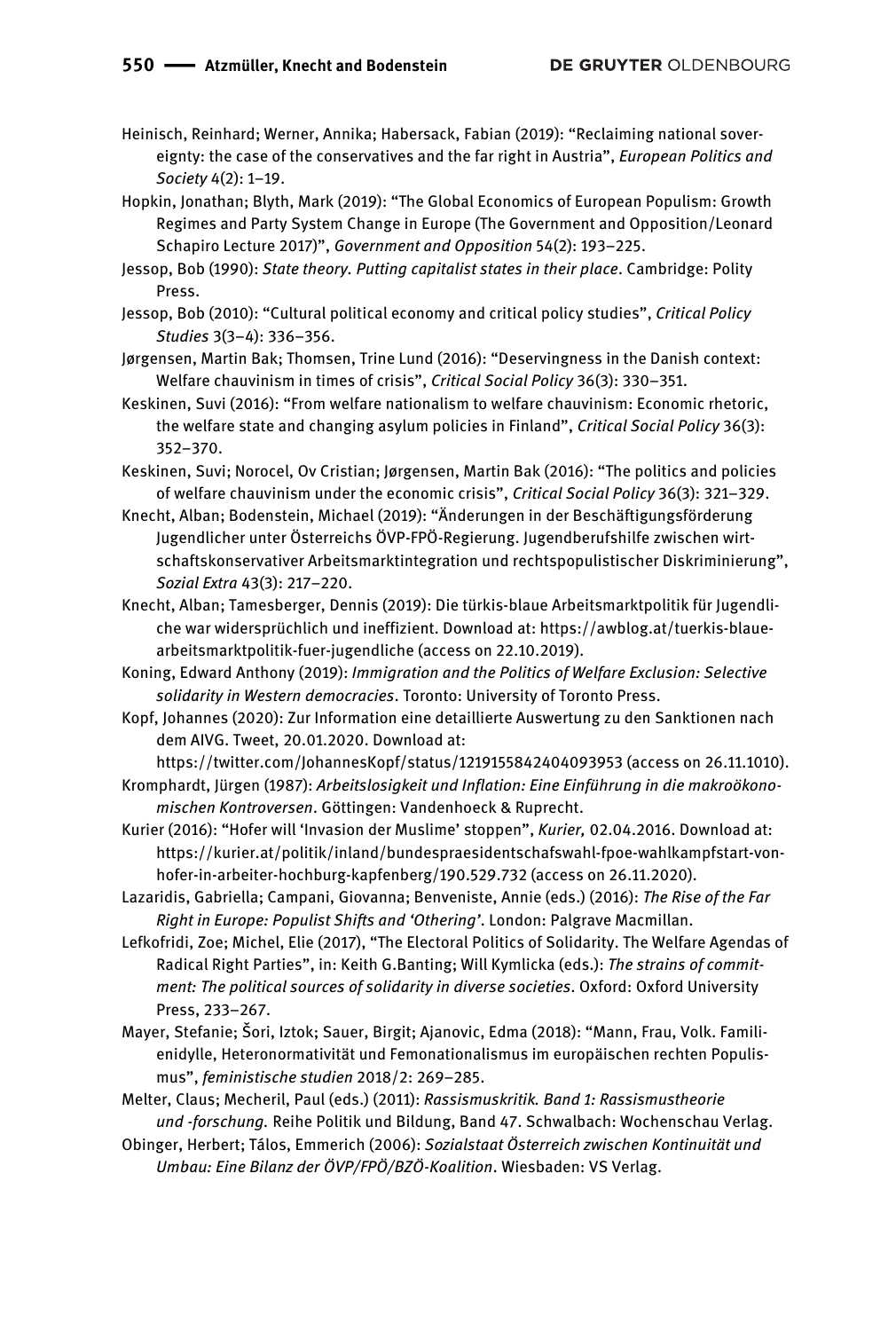- orf.at (2019): Kurz und Strache attackieren Wien. Download at: https://orf.at/stories/3107221/ (access on 20.01.2020).
- ÖVP; FPÖ (2017): Zusammen für unser Österreich. Regierungsprogramm 2017–2022. Österreichische Volkspartei and Freiheitliche Partei Österreichs.
- Perchinig, Bernhard; Valchars, Gerd (2019): "Einwanderungs- und Integrationspolitik", in: Emmerich Tálos (ed.): *Die schwarz-blaue Wende in Österreich. Eine Bilanz*. Wien: LIT-Verlag, 387–412.
- Rheindorf, Markus; Wodak, Ruth (2019): "'Austria First' revisited: a diachronic cross-sectional analysis of the gender and body politics of the extreme right", *Patterns of prejudice* 53(3): 302–320.
- Röth, Leonce; Afonso, Alexandre; Spies, Dennis C. (2018): "The impact of Populist Radical Right Parties on socio-economic policies", *European Political Science Review* 10(3): 325– 350.
- Rovira Kaltwasser, Cristóbal; Taggart, Paul A.; Ochoa Espejo, Paulina; Ostiguy, Pierre (eds.) (2017): *The Oxford handbook of populism*. Oxford et al.: Oxford University Press.
- Sauer, Birgit; Ajanovic, Edma (2016): "Hegemonic discourse of difference and inequality: Rightwing organisations in Austria", in: Gabriella Lazaridis; Giovanna Campani; Annie Benveniste (eds.): *The Rise of the Far Right in Europe: Populist Shifts and 'Othering'*. London: Palgrave Macmillan, 81–108.
- Scherschel, Karin; Streckeisen, Peter; Krenn, Manfred (eds.) (2012): Neue Prekarität. Die Folgen aktivierender Arbeitsmarktpolitik – europäische Länder im Vergleich. Frankfurt et al.: Campus.
- Schumacher, Gijs; Kersbergen, Kees van (2016): "Do mainstream parties adapt to the welfare chauvinism of populist parties?", *Party Politics* 22(3): 300–312.
- Statistik Austria (2015): Statistik der Bedarfsorientierten Mindestsicherung der Bundesländer 2014.
- Statistik Austria (2019): Mindestsicherungsstatistik 2018.
- Stelzer-Orthofer, Christine; Tamesberger, Dennis (2018): "Die arbeitsmarktpolitische Agenda der schwarz-blauen Regierung: Symbolische Politik oder radikaler Umbau?", *WISO* 41(3): 15–43.
- Stubbs, Paul; Lendvai‐Bainton, Noémi (2020): "Authoritarian Neoliberalism, Radical Conservatism and Social Policy within the European Union: Croatia, Hungary and Poland", *Development and Change* 51(2): 540–560.
- Sum, Ngai-Ling; Jessop, Bob (2017): "Cultural political economy and critical policy studies: developing a critique of domination", in: Frank Fischer; Douglas Torgerson; Anna Durnová; Michael Orsini (eds.): *Handbook of critical policy studies*. Cheltenham: Edward Elgar, 128–150.
- Swank, Duane; Betz, Hans-Georg (2019): Do Radical Right Populist Parties Matter? The Case of the European Welfare State: University of Zurich Paper, prepared for presentation at the 2019 Annual Meetings of the American Political Science Association, Aug. 29–Sept. 1, Washington DC.

Tálos, Emmerich (ed.) (2006): *Schwarz-Blau. Eine Bilanz des "Neu-Regierens"*. Wien: LIT-Verlag.

- Tálos, Emmerich (ed.) (2019): *Die schwarz-blaue Wende in Österreich. Eine Bilanz*. Wien: LIT-Verlag.
- Tálos, Emmerich; Obinger, Herbert (2019): "Schwarz-blaue Sozialpolitik. Der österreichische Sozialstaat unter Druck", in: Emmerich Tálos (ed.): *Die schwarz-blaue Wende in Österreich. Eine Bilanz*. Wien: LIT-Verlag, 231–257.